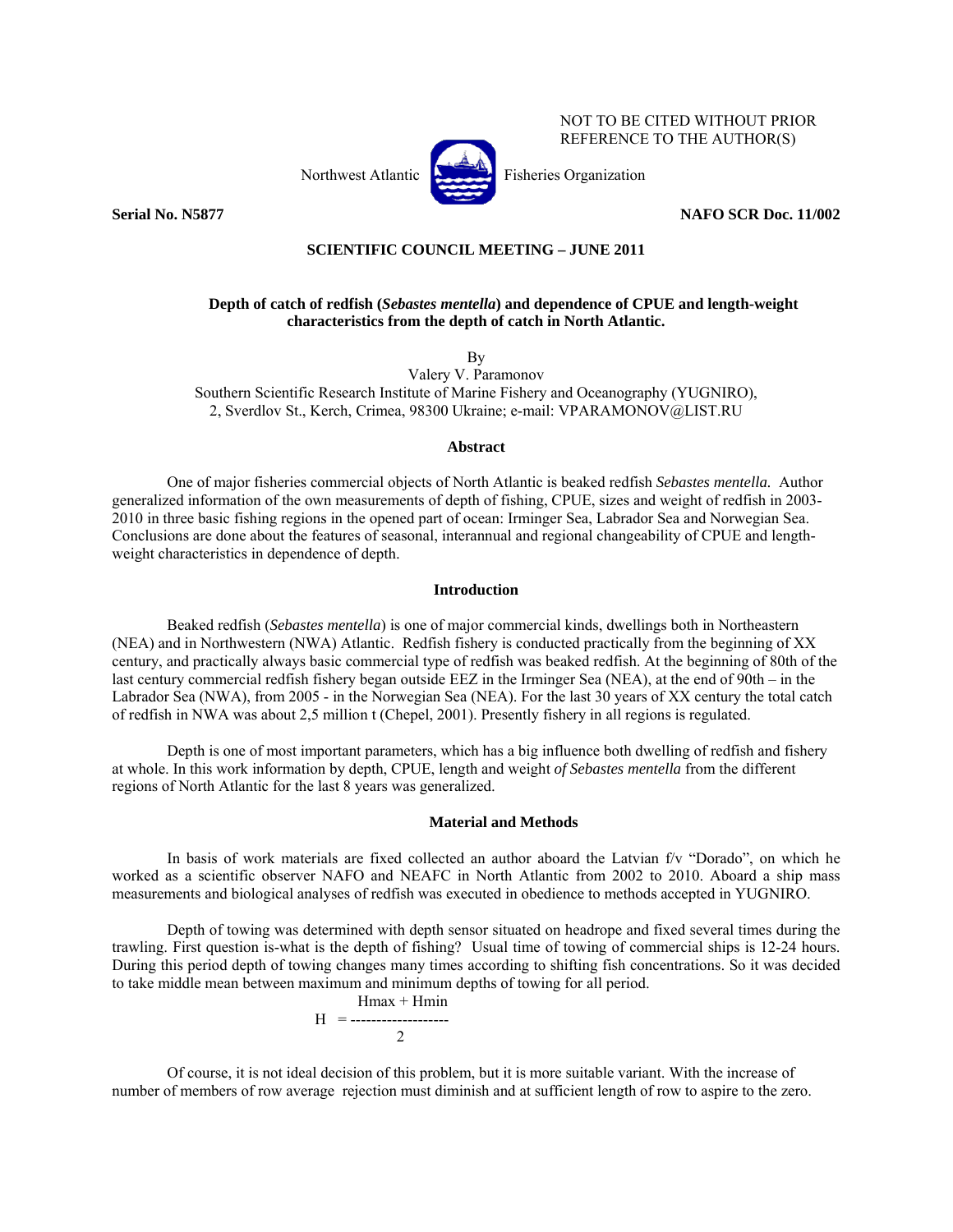It was analyzed 472 towing in Irminger Sea, 162 in Labrador Sea and 66 in Norwegian Sea. Part of towing was made inside EEZ of Greenland but accordingly in NEA (NEAFC Region) or in NWA (NAFO Region).

Total length (TL) of fish was measured by a tapeline within 1 cm. Length distribution was summarized with an interval in 1 cm. Weight of fish was measured by electronic scales within 5 g. All measurements were made separately for females and males.

The order of consideration of regions corresponds fishery motion – at first the Irminger Sea, after the Labrador Sea and last the Norwegian Sea.

## **Results**

## **Depth distribution**

**Irminger Sea.**. This is the basic region of redfish fishery. Most statistical material is collected exactly on this region. It is characterized most seasonal scope – a period from March to September is observed. Spatial scope, opposite, not very many great - almost all measured individuals behaved to the division XIVb, and only small part behaves to the division XII (in September and May).

In this Region depth of fishing was changed from 69 to 930 m, and, taking into account vertical opening of trawl approximately 120 m, footrope was at the depth up to 1050 m. So we can say that adult redfish is dwelling at least on the depth 69-1050 m.

The generalized depth distribution is presented in table 1-4. Depths were divided to 25-m intervals (sometimes later – to 100 m intervals). Look firstly to total average depth. Most widespread depths of fishing were 626-650 and 675-700 m, in a whole 600-700 m. (fig.1)

**Spatial changeability**. To compare depth of fishery in NEA is possible only between XIVb and XII divisions. In May 2009 fishery was executed both XIVb and XII divisions (near Reykjanes Ridge). Average depth of fishing in XIVb division was 692 m, while in XII division it was 718 m. In September 2003, when fishery was conducted near to NEAFC/NAFO border, depth of fishing was 276-300 m. It is nearer to depth of fishing in NAFO Region (see below) than in NEAFC Region. So we can do suggestion that depth of fishing in NEAFC increases from west to east, and length and weight of redfish do so. (Paramonov, 2009)

**Seasonal changeability** was estimated by generalized for 8 years by months in XIVb division and presented in table 1-2 (fig.2). Most wide range of fishing was in summer months – June and July, most narrow – in March and September. Average depth of fishing was almost stable in March-May (676-682 m), then it decreases in June-July and also almost stable in August – September (595-599 m). If we take most frequent depth of fishing it decreases from March to September with small exceptions.

**Interannual changeability**. Information was generalized by 8 years and presented in table 3-4 (fig.3). In a whole we can see with small exceptions diminishing average depth of fishing during the revising period. Most frequent depth of fishing also does so.

**Labrador Sea**. Here both general volume of information and temporal scope (June-September) is less. But here information succeeded to be broken up by divisions (1F, 2J and 2H).

The generalized depth distribution is presented in table 5-12. Depth of fishing was 208-501 m. In 1F it was the same depth of fishing, in  $2J - 226-350$  m and in  $2H - 249-312$  m (only one trawling).

**Spatial changeability**. In tables 5-12 generalized data are presented by divisions 1F and 2J. There are no big differences between 1F and 2J Region, but average depth of fishing in 1F was 316 m, and in 2J – 295 m. Most frequent depths of fishing also were different: 251 – 300 m and 326-350 m in 1F and 276-325 m in 2J. Also it is possible to note, that depth of fishing inside EEZ of Greenland is more than outside, i.e. fishing depth is less in open sea than nearer to coast.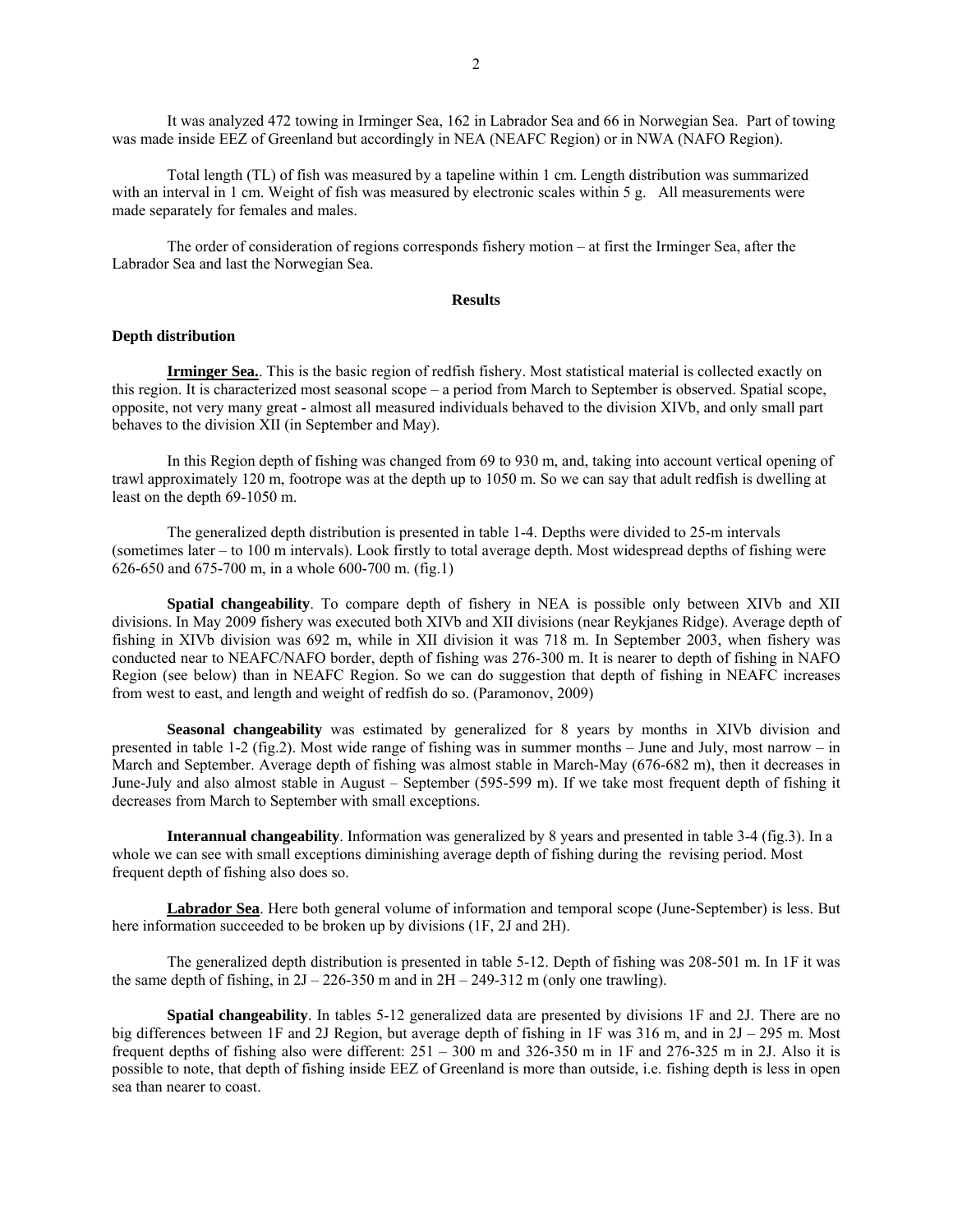**Seasonal changeability** is presented in tables 5-6 (division 1F) and 7-8 (division 2J). In both divisions average depths of fishing changed a little (284-290 m) and only in August they were bigger (300 m in 2J and 343 in 1F).

**Interannual changeability**. Average depth of fishing for NAFO divisions 1F and 2J presented in table 9- 12. Datum from 1F covers all-8 year's period, datum from 2J - only for 4 years (fig.4). Nevertheless first years we cannot see big difference between these divisions (271-304 m). Later average depth of fishing increases in 1F up to 388 m in 2010. Most frequent depth in 1F has a minimum in 2005 – 2006 (251-275 m), later it increases up to 2010 (376-400 m, in EEZ of Greenland).

**Norwegian Sea**. On this region the least amount of information is collected. Direct redfish fishery began in the opened waters from 2005; however information from catches were collected in 2006-2010. The generalized depth of fishing is presented in table 13-14. Depth of fishing in Norwegian Sea was 326-450 m.

Estimating **spatial and seasonal changeability** is impossible, because all information behaves to September and region of trawling is not so big. **Interannual changeability** has a minimum of average depth in 2006 (363 m), maximum of depth in 2007 (412 m) and later gradual decreasing of depth up to 382 m in 2010 (fig.4). Most frequent depth changed accordingly average depth.

# **CPUE and depth.**

CPUE unit in this work is ton/hour (t/h). For all period of fishing CPUE changed from 0 to  $10 - 20$  t/h (very rarely and in very small areas). Really CPUE changed from 0, 3 (if CPUE is less, fishing usually was finished) to 1, 5 t/h. Average CPUE for last 8-years period for all regions is 0, 93 t/h.

**Spatial changeability**. Looking to average CPUE for all divisions (table 15) we can see the highest CPUE in 2J division, follow further XIVb, 1F, IIa and 2H. It is necessary to note, that main fishery division (namely XIVb, 1F and IIa) have very close CPUE (accordingly 0, 93, 0, 88 and 0, 87 t/h). Highest CPUE in 2J can be explained that fishery here was conducted only when fishery condition was good; lowest CPUE in 2H because of only 1 towing was here.

Concern to XII division, which is absent in table 15, this division is very big. Near the border XII/XIVb divisions CPUE is approximately the same, and the same situation is near the border XII NEAFC/ 1F NAFO.

**Seasonal changeability** is presented in tables 15 (fig.5). Only in XIVb we have full 7-month period. Common tendency is increasing of CPUE from March to September.

CPUE both in 1F and 2J is stable and almost equal in June and July (0, 88-0, 96 t/h), while there is a big difference in September: 0, 33 t/h in 1F and 1, 35 t/h in 2J.

No datum to evaluate seasonal changeability in 2H, XII and IIa divisions.

Seasonal changeability of total CPUE for all regions is next (fig.6): increasing CPUE from March to May and late almost stable fishery (0, 93-1, 01 t/h).

**Interannual changeability**. Average depth of fishing for NAFO divisions 1F and 2J presented in table 16 (fig.7). Datum from XIVb and 1F cover all-8 year's period, datum from 2J - only for 4 years, datum from IIa – for five years. CPUE in XIVb slightly decreased up to 2005-2006 and increased later, up to 2010. In 1F after 2003-2004 we can see strong decreasing up to 2009 and increasing in 2010 (only in EEZ of Greenland). In 2J after strong decreasing in 2004 CPUE was almost stable up to 2007 (last year of fishing here). In IIa we can see maximum CPUE in 2007 and minimum in 2009. Looking to total CPUE for all regions (fig.8) we see almost correct arc with 2 maximums in 2003 and 2010 and minimum in 2006.

**Vertical distribution**. Vertical distribution of CPUE is very unstable in time and space. Only averaging with one hundred meter intervals and taking datum for all 8-years period allow us to evaluate vertical distribution of CPUE (table 17).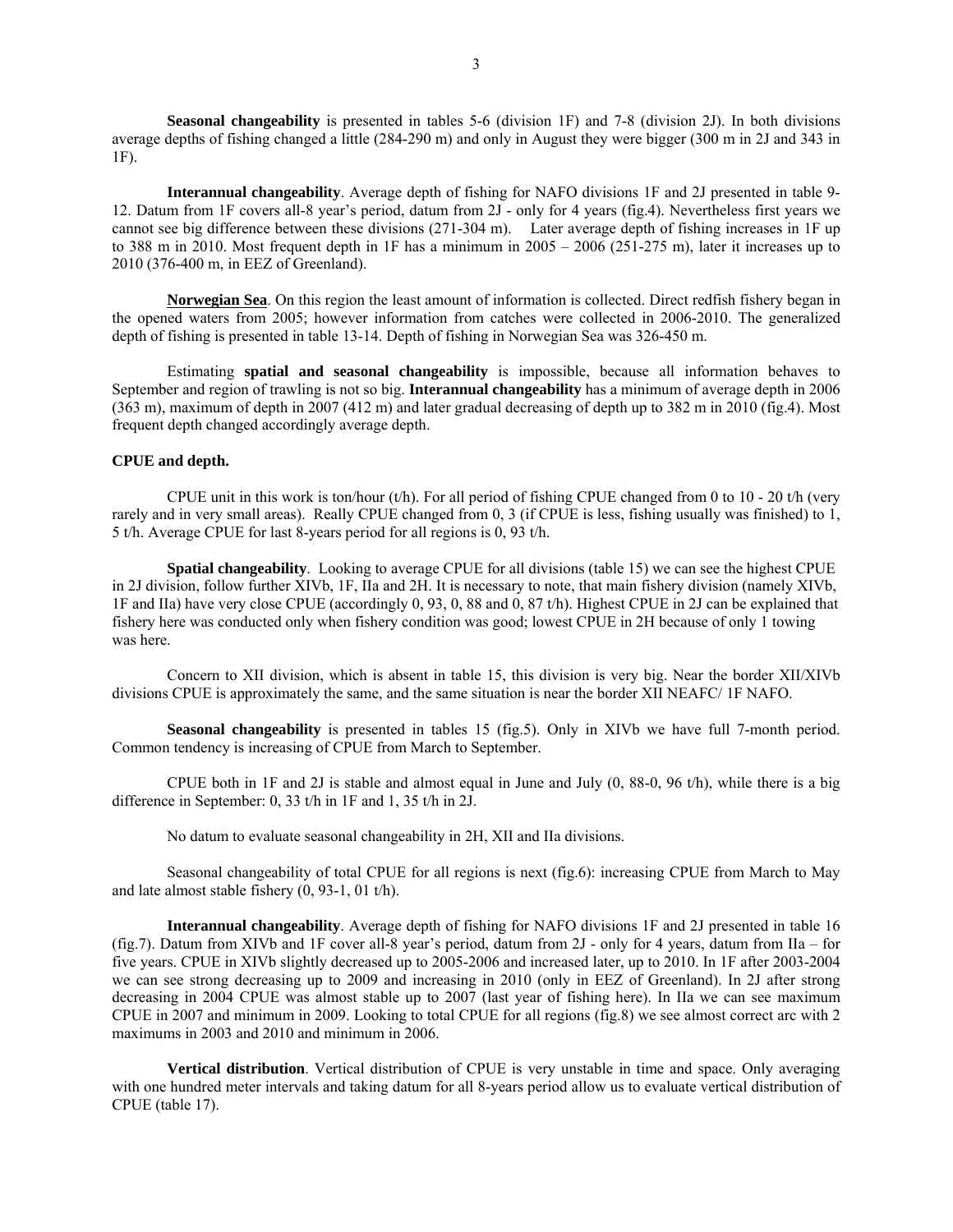In XIVb NEAFC divisions we can see maximum CPUE at depth 401-500 m. Lower CPUE decreased slightly to depth 701-900 m (fig.9), where it is stable.

In 1F and 2J CPUE decreased at layer 201-400 m and increased at depth 401-500 m (only in 1F inside Greenland EEZ). In IIa CPUE decreased at layer 301-500 m.

#### **Length-weight distribution and depth.**

Length-weight features of redfish and their spatial, seasonal and interannual changeability were analyzed by author before (Paramonov, 2009). So we shall describe here only their vertical distribution. Only 100-m averaging of datum allows us to receive some results.

There is an increase of average length and weight of both females and males, with the increase of depth in XIVb division (table 18-21, fig.10-11). Thus the sharpest increase is observed between the layers of 301- 400 and 401-500 m: - 2, 8 cm and 153 g for females and 4 cm and 212 g for males. Below an increase with a depth took a place more slowly: 0, 6-1, 6 cm and 29-72 g on each 100 m for females and 0, 3-1, 3 cm and a 19-56 g for males.

In XII division we see an increase length and weight of both females and males also, with the increase of depth. On the whole, length and weight of redfish here less, than in XIVb, that can be explained the lack of datum.

In 1F and IIa divisions we, opposite, see diminishing of length and weight of both females and males, with the increase of depth (table 18-21, fig.12-13, 16-17).

In 2J division increase of depth was accompanied diminishing of average of females and increase of average length of males, and also average weight of both females and males (table 18-21, fig.14-15). However, distinctions here are small.

#### **Discussion and Conclusion**

Idea to take middle mean between maximum and minimum depths of towing for all period allow to determine some regularities of vertical distributions of several parameters, but, unfortunately, not everywhere and not always. For divisions XIVb, 1F and IIa, where rows of observations is enough long, regularities are more correct; for divisions with short rows (2G, 2H, XII) – less correct.

Widest range of depth is, of course, in XIVb – 351-825 m, i.e. 475 m. Most widespread depths of fishing were 626-650 and 675-700 m, in a whole 600-700 m. As we can see, at this range no maximum of CPUE or size/weight of redfish. Widest range of depth is in June and July. June-July period is also time of changing average depth of fishing from 676-682 m in March - May to 595-599 m in August – September. By author's opinion, in may be explained taking into account migration of redfish (Paramonov, 2007, Paramonov, 2008) and seasonal changeability of size and weight of redfish (Paramonov, 2009) – firstly to Irminger Sea large fish come, which is catch at bigger depth, and later more small fish come, which is catch at smaller depth. June-July is intermediate period, when both large and small fish can be catch, which can give big CPUE sometimes at this period.

As to interannual changeability, diminishing average depth of fishing during consider revising period can be explained with diminishing of average size/weight of redfish for this period (Paramonov, 2009). The reason of this, unfortunately, can be aimed of fishery fleet mainly to possible large fish jointly with natural mortality.

In other divisions range of depth is less: in  $1F - 225$  m (226-450 m); in  $2G - 125$  m (226-350 m); in IIa -125 m (326-450 m).

Comparison average depth of fishing in different divisions gives us result that it diminishes from East to West (more correct from northeast to southwest approximately by line XIIeast-XIVb-XIIwest-1F-2J). Average length/weight of redfish in a whole also does so (Paramonov, 2009). Distribution of CPUE is very unstable, both vertical and horizontal and temporal.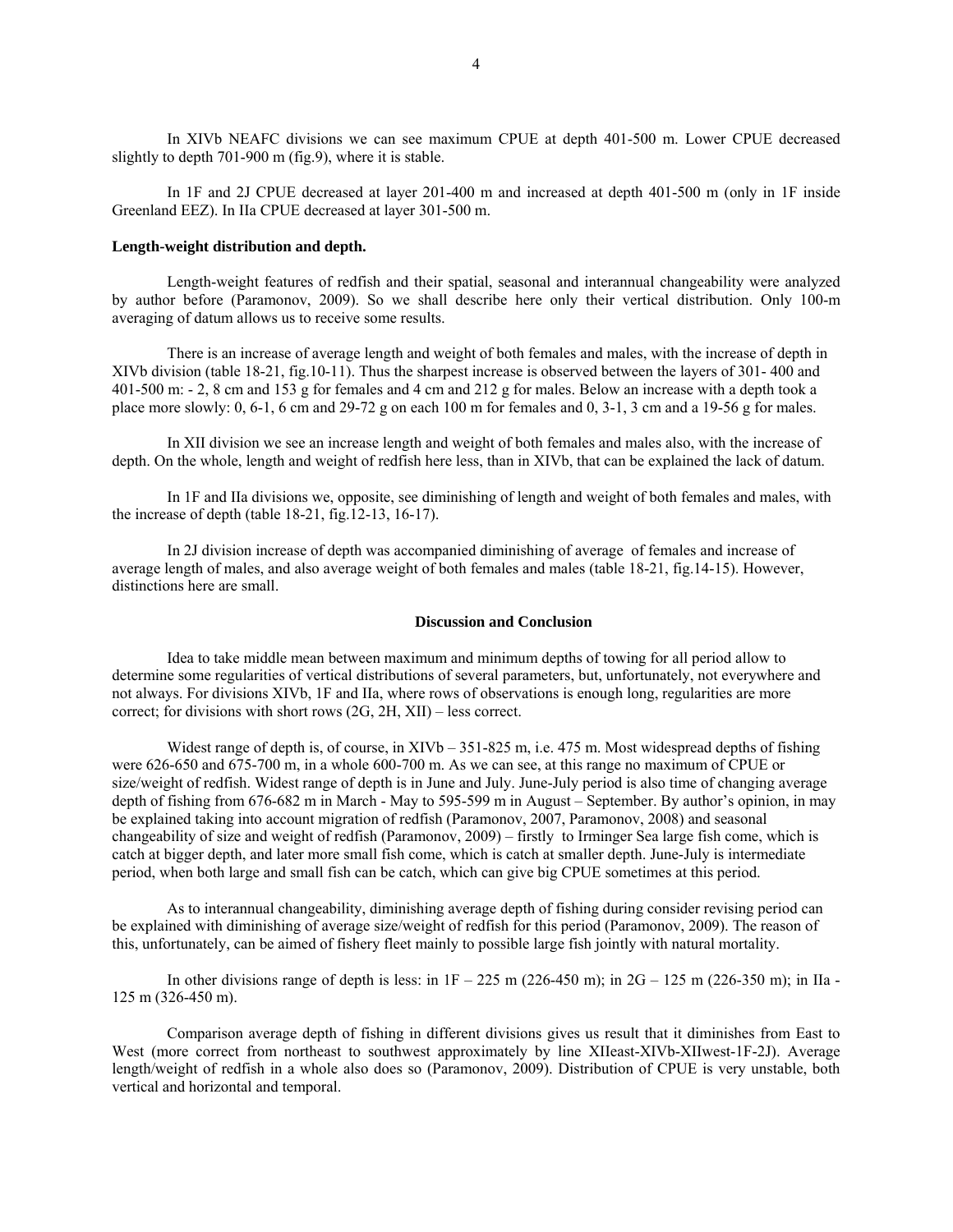Main fishery divisions (namely XIVb, 1F and IIa) have very close average for 8 years CPUE – 0, 87-0, 93 t/h. Common tendency in XIVb is increasing of CPUE from March to September. But really fishing ships cannot always work in the best fishing months – August and September because of different reason – ban of fishing, full utilization of quota etc. So ships were enforced to work at other divisions with different tendency of CPUE. But seasonal changeability of total CPUE for all regions is almost stable in June-September (0, 93-1, 01 t/h).

Interannual changeability of CPUE in redfish fishery is very interesting. In XIVb division (and total for all regions) first (2003) and last (2010) years have maximum of CPUE. It is very interesting that 2002-2003 and 2009- 2010 years are the years of El Niño. Maximum CPUE were in El Niño years. So this phenomena can be predictor of good fishing (big CPUE), as in some other regions. (Paramonov, 1992).

Other divisions have other changeability of CPUE. In NAFO region (1F and 2J) CPUE decreases in a whole (except 1F division in 2010). In IIa CPUE oscillates up and down from average value.

As for vertical distribution, we can constant as a whole decreasing CPUE with rise depth with small excluding for the depth 401-500 m, there are maximum of CPUE at these depths of main regions (XIVb and 1F).

In the main regions of fishery (XIVb and XII) length and weight of redfish increase with the depth. It was constant by many scientists and does not doubt. Main difference is between 301-400 and 401-500 m, i.e. so called border between small and large fish is approximately at depth 400 m, no 500 m, as it was usually assumed before. It is necessary to underline, that maximum CPUE is at nearest depth – 401-500 m.

In divisions 1F and IIa we see opposite picture - diminishing of length and weight of both females and males, with the increase of depth. Author cannot correctly explain this, but it can be connect with migrations of redfish.

Now it is proposed to divide all fishing grounds at permanent (where fishing is possible every year) and temporal (where fishery is possible not every year) ones. To permanent we can take only XIVb and part of XII divisions, to temporal - all other (1F, 2J, 2H and IIa). So it is possible to propose some signs of temporal region:

1. Episodically or periodically CPUE decreases up to non-profitable fishery (less 0, 3 t/hour) for enough large period (at least one year).

- 2. Narrow range of fishing depths.
- 3. Diminishing of length and weight of both females and males, with the increase of depth.

4. Difference of average length and weight between females and males. Usually females are larger.

It is interesting to underline opinion of Alekseev (2002), that Irminger Sea (XIVb, XII) is reproductive area of redfish population, while other regions (1F, 2J, 2H and IIa) are vegetative areas.

It would like to check above said with scientific ship which can make towing at different depth in spite of commercial aspects.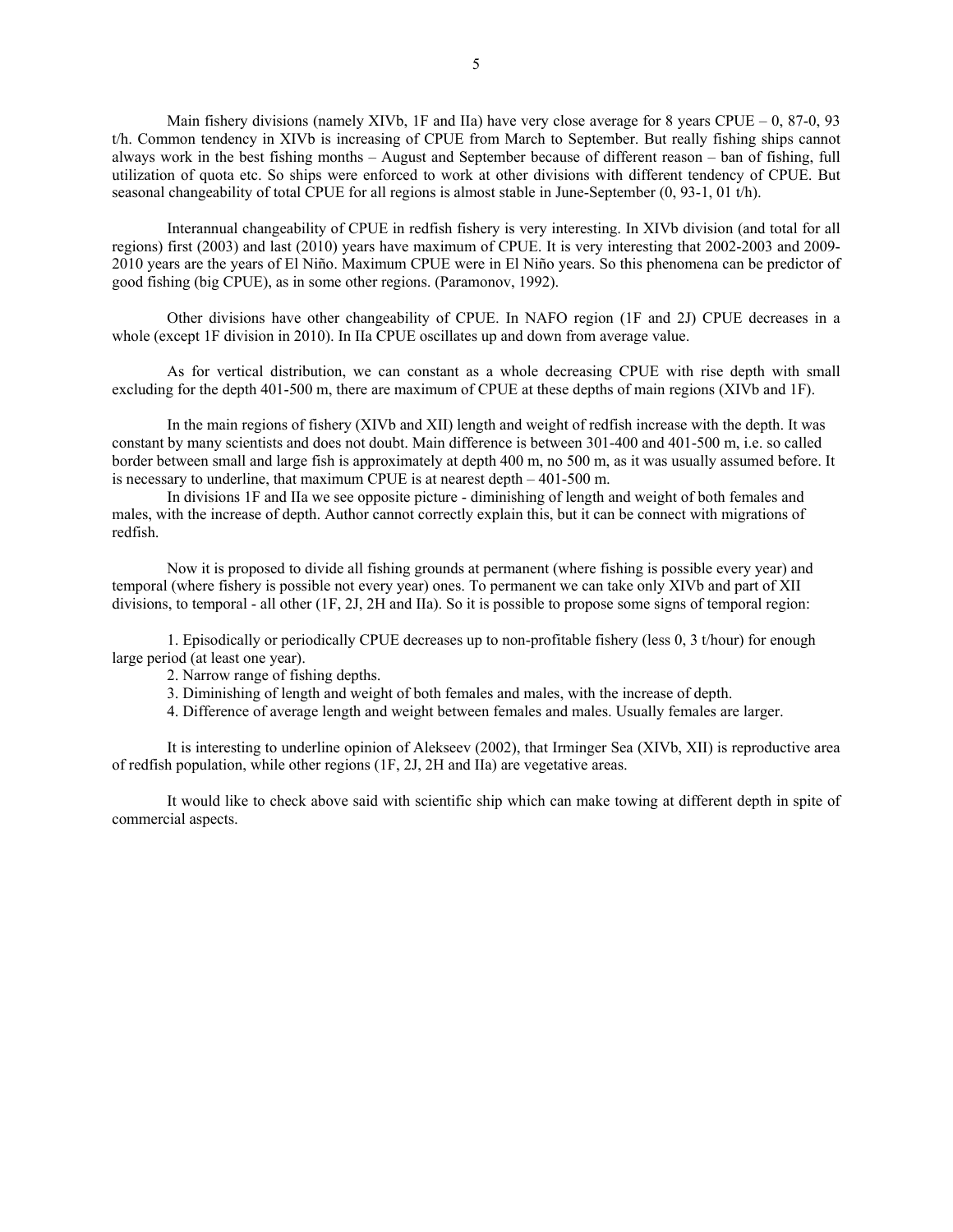## **References**

Alekseev F.E., 2002.

Ontogenetic Spatial Differentiation and Population Structure of *Sebastes Mentella* Travin from the North Atlantic. Fisheries and Biological Research by ATLANTNIRO in 2000-2001. Vol.1. The Atlantic Ocean and the Southeast Pacific, pp.59-67. (In Russian).

Chepel L.I., 2001. Redfish Stocks in the North Atlantic. Redfish W.G. Working Paper 01/1, 12 p.

Paramonov V.V., 1992

Features of CPUE changing in 1980-1990 in some fishing regions of World Ocean and possibilities of long-term forecasting. Theses of Report. Murmansk, PINRO, pp.88-89 (In Russian).

Paramonov V.V., 2007.

Migrations of Adult Beaked Redfish *(Sebastes mentella*) in North Atlantic in Periods of Fishing. SCIENTIFIC COUNCIL MEETING – JUNE 2007. NAFO SCR Doc. 07/04, 2007. – Serial No. N5344. – 9 p.

Paramonov V.V., 2008. Migrations of Adult Beaked Redfish *(Sebastes mentella*) in North Atlantic in 2007. - NAFO SCR Doc 08/04. – 5 p.

Paramonov V.V., 2009.

Comparative length-weight characteristics of beaked redfish *Sebastes mentella* in the different regions of fishing in the open part of North Atlantic. – NAFO SCR Doc 09/04. – 40 p.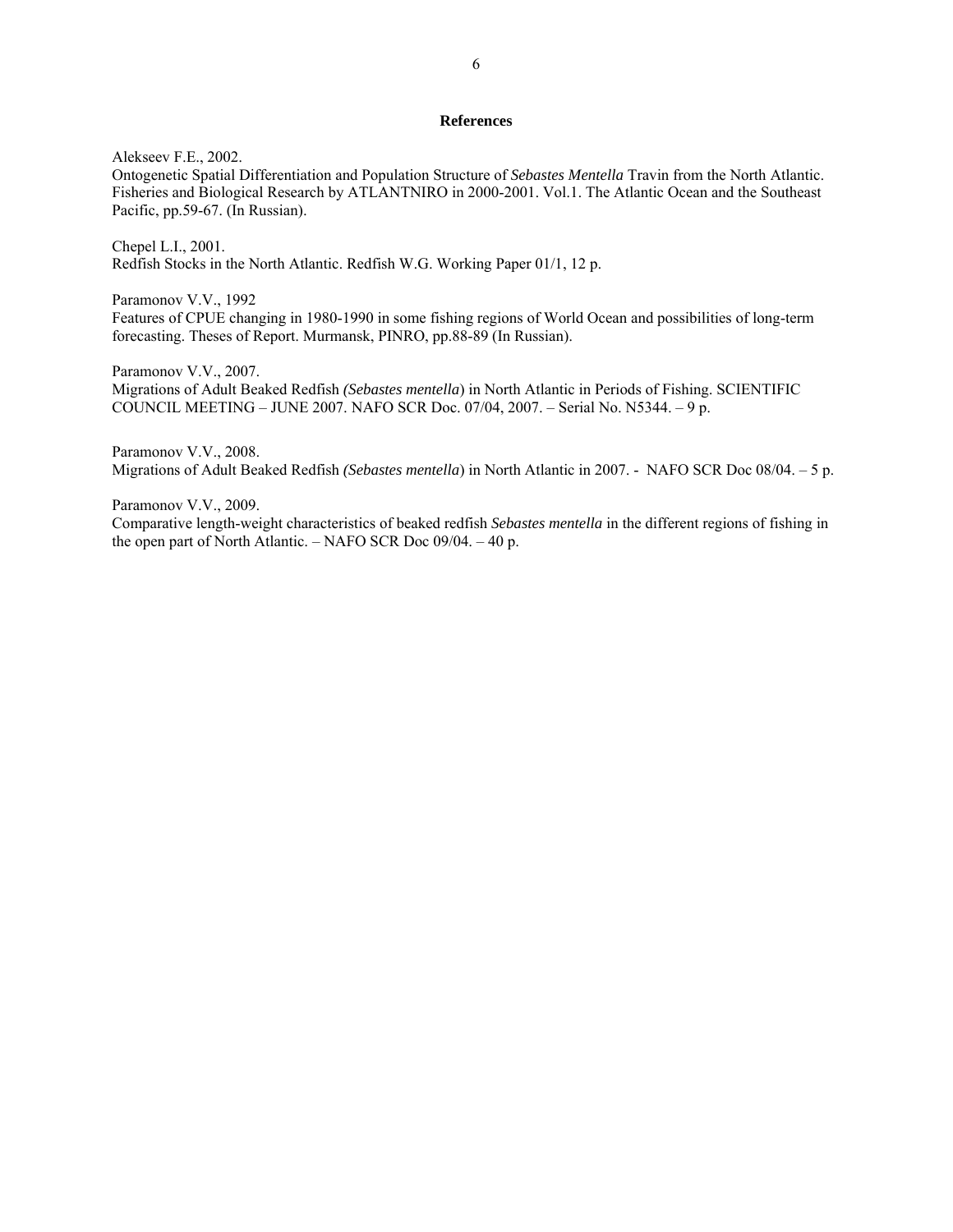| Depth   |                | March            | April            |                  | May            |               | June             |                  | July             |                  |                  | August           |                  | September        | Total          |               |
|---------|----------------|------------------|------------------|------------------|----------------|---------------|------------------|------------------|------------------|------------------|------------------|------------------|------------------|------------------|----------------|---------------|
|         | N              | $\frac{0}{0}$    | N                | $\frac{0}{0}$    | N              | $\frac{0}{0}$ | N                | $\frac{0}{0}$    | N                | $\frac{0}{0}$    | N                | $\frac{0}{0}$    | N                | $\frac{0}{0}$    | N              | $\frac{0}{0}$ |
| 351-375 |                |                  |                  |                  |                |               |                  |                  | $\overline{2}$   | 2,3              |                  |                  |                  |                  | $\overline{2}$ | 0,4           |
| 376-400 |                |                  |                  |                  |                |               | $\mathbf{1}$     | 0,8              | $\overline{0}$   | $\mathbf{0}$     |                  |                  |                  |                  | 1              | 0,2           |
| 401-425 |                |                  |                  |                  |                |               | $\overline{2}$   | 1,6              | $\overline{0}$   | $\boldsymbol{0}$ |                  |                  |                  |                  | $\overline{2}$ | 0,4           |
| 426-450 |                |                  |                  |                  |                |               | 1                | 0,8              | $\mathbf{0}$     | $\mathbf{0}$     |                  |                  |                  |                  | 1              | 0,2           |
| 451-475 |                |                  |                  |                  |                |               | $\overline{2}$   | 1,6              | $\mathbf{1}$     | 1,2              |                  |                  |                  |                  | 3              | 0,6           |
| 476-500 |                |                  | $\mathbf{1}$     | 1,3              |                |               | $\boldsymbol{0}$ | $\boldsymbol{0}$ | $\mathbf{0}$     | $\mathbf{0}$     |                  |                  |                  |                  | 1              | 0,2           |
| 501-525 |                |                  | $\mathbf{1}$     | 1,3              | $\mathbf{1}$   | 0,8           | $\mathbf{1}$     | 0,8              | $\overline{2}$   | 2,3              |                  |                  |                  |                  | 5              | 1,1           |
| 526-550 |                |                  | $\boldsymbol{0}$ | $\boldsymbol{0}$ | $\overline{3}$ | 2,3           | $\boldsymbol{0}$ | $\theta$         | 3                | 3,5              | $\overline{4}$   | 10,0             |                  |                  | 10             | 2,1           |
| 551-575 |                |                  | $\mathbf{1}$     | 1,3              | $\overline{4}$ | 3,1           | $\overline{2}$   | 1,6              | 5                | 5,8              | 10               | 25,0             | $\mathbf{1}$     | 9,1              | 23             | 4,9           |
| 576-600 |                |                  | 3                | 3,9              | 5              | 3,8           | 12               | 9,8              | 21               | 24,5             | 6                | 15,0             | 5                | 45,4             | 52             | 11,0          |
| 601-625 | $\overline{2}$ | 33,3             | $\overline{3}$   | 3,9              | 9              | 6,9           | 17               | 13,9             | 16               | 18,6             | 12               | 30,0             | $\overline{4}$   | 36,4             | 63             | 13,3          |
| 626-650 | $\theta$       | $\overline{0}$   | 8                | 10,5             | 16             | 12,2          | 23               | 19,0             | 17               | 19,8             | 7                | 17,5             | $\mathbf{1}$     | 9,1              | 72             | 15,3          |
| 651-675 | $\theta$       | $\boldsymbol{0}$ | 14               | 18,4             | 16             | 12,2          | 13               | 10,7             | 10               | 11,6             | $\boldsymbol{0}$ | $\boldsymbol{0}$ | $\boldsymbol{0}$ | $\boldsymbol{0}$ | 53             | 11,3          |
| 676-700 |                | 16,7             | 23               | 30,4             | 26             | 19,8          | 16               | 13,1             | 5                | 5,8              | $\mathbf{1}$     | 2,5              | $\boldsymbol{0}$ | $\boldsymbol{0}$ | 72             | 15,3          |
| 701-725 | 3              | 50,0             | 11               | 14,5             | 25             | 19,1          | 9                | 7,4              | $\overline{2}$   | 2,3              | $\theta$         | $\boldsymbol{0}$ | $\overline{0}$   | $\overline{0}$   | 50             | 10,6          |
| 726-750 | $\Omega$       | $\mathbf 0$      | $\overline{4}$   | 5,3              | $\,$ $\,$      | 6,1           | 12               | 9,8              | $\boldsymbol{0}$ | $\mathbf{0}$     | $\boldsymbol{0}$ | $\boldsymbol{0}$ | $\boldsymbol{0}$ | $\boldsymbol{0}$ | 24             | 5,1           |
| 751-775 |                |                  | 6                | 7,9              | $\overline{7}$ | 5,3           | 5                | 4,1              | $\overline{2}$   | 2,3              | $\overline{0}$   | $\boldsymbol{0}$ | $\boldsymbol{0}$ | $\boldsymbol{0}$ | 20             | 4,2           |
| 776-800 |                |                  |                  | 1,3              | $\overline{7}$ | 5,3           | 3                | 2,5              | $\overline{0}$   | $\mathbf{0}$     | $\mathbf{0}$     | $\boldsymbol{0}$ | $\boldsymbol{0}$ | $\boldsymbol{0}$ | 11             | 2,3           |
| 801-825 |                |                  | 0                | $\mathbf 0$      | $\overline{4}$ | 3,1           | 3                | 2,5              | $\boldsymbol{0}$ | $\mathbf{0}$     | $\mathbf{0}$     | $\theta$         | $\boldsymbol{0}$ | $\theta$         | 7              | 1,5           |
| Total   | 6              | 100              | 76               | 100              | 131            | 100           | 122              | 100              | 86               | 100              | 40               | 100              | 11               | 100              | 472            | 100           |

Table 1. Depth, m, of fishery by months in NEAFC XIVb division in 2003-2010.

Table 2. Total, middle and most frequent depth, m, of fishery by months in NEAFC XIVb division in 2003-2010.

|          | March   | April   | May     | June    | July    | August  | September | Total    |
|----------|---------|---------|---------|---------|---------|---------|-----------|----------|
| Total    | 601-725 | 476-800 | 501-825 | 376-825 | 351-775 | 526-700 | 551-650   | 351-825  |
| depth    |         |         |         |         |         |         |           |          |
| Average  | 676     | 678     | 682     | 655     | 612     | 595     | 599       | 674      |
| depth    |         |         |         |         |         |         |           |          |
| Most     | 701-725 | 676-700 | 676-725 | 626-650 | 576-600 | 601-625 | 576-600   | 626-650, |
| frequent |         |         |         |         |         |         |           | 676-700  |
| depth    |         |         |         |         |         |         |           |          |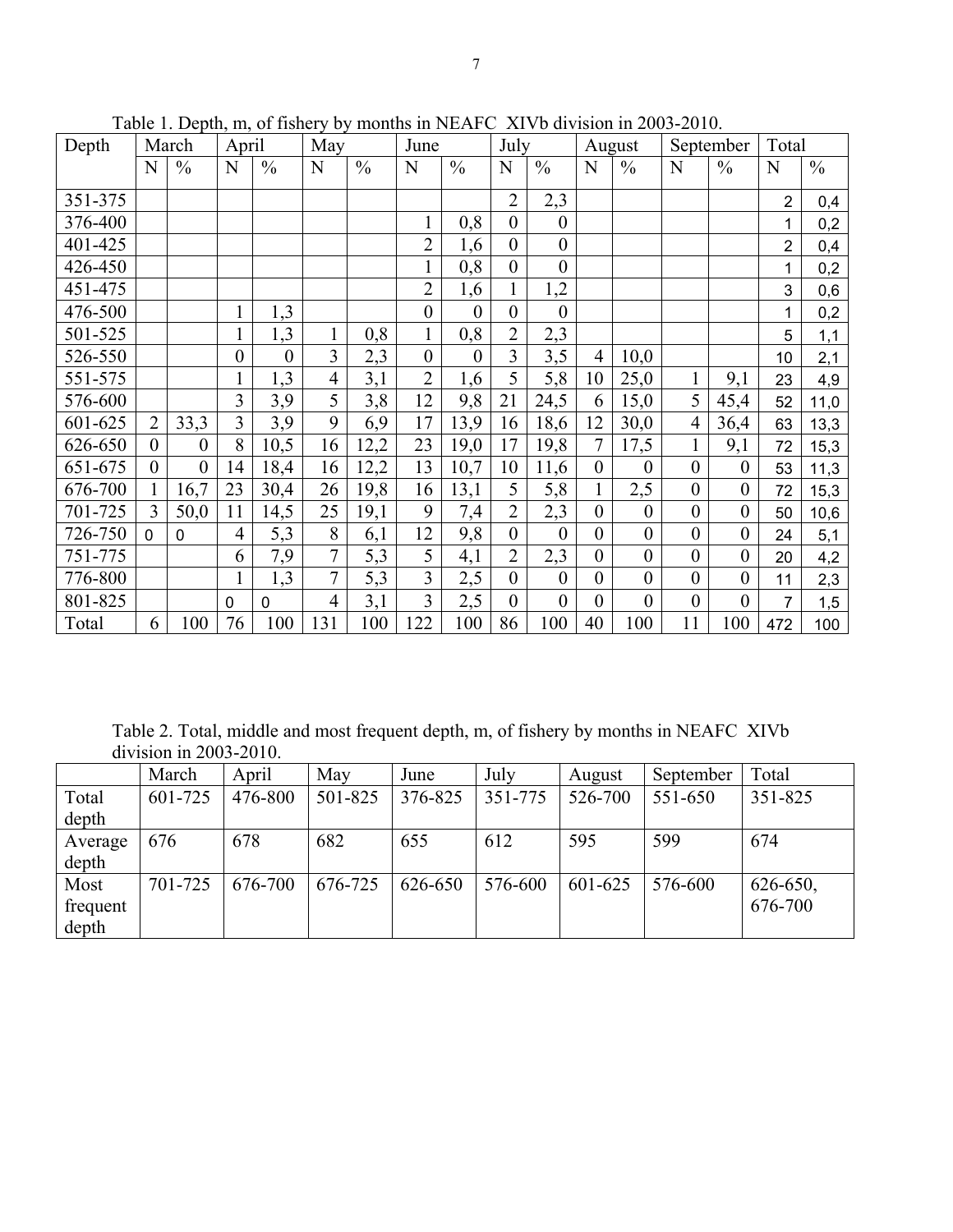| Depth   | 2003           |               | 2004             |                  | 2005           |               | 2006             |                  | 2007             |                  | 2008             |                  | 2009             |                  | 2010           |               |
|---------|----------------|---------------|------------------|------------------|----------------|---------------|------------------|------------------|------------------|------------------|------------------|------------------|------------------|------------------|----------------|---------------|
|         | N              | $\frac{0}{0}$ | N                | $\frac{0}{0}$    | N              | $\frac{0}{0}$ | N                | $\frac{0}{0}$    | N                | $\frac{0}{0}$    | N                | $\frac{0}{0}$    | N                | $\frac{0}{0}$    | N              | $\frac{0}{0}$ |
| 351-375 |                |               |                  |                  |                |               |                  |                  | $\overline{2}$   | 2,0              |                  |                  |                  |                  |                |               |
| 376-400 |                |               | $\mathbf{1}$     | 4,5              |                |               |                  |                  | $\boldsymbol{0}$ | $\overline{0}$   |                  |                  |                  |                  |                |               |
| 401-425 |                |               | $\boldsymbol{0}$ | $\boldsymbol{0}$ |                |               |                  |                  | $\overline{2}$   | 2,0              |                  |                  |                  |                  |                |               |
| 426-450 |                |               | $\boldsymbol{0}$ | $\boldsymbol{0}$ |                |               |                  |                  | $\mathbf{1}$     | 1,0              |                  |                  |                  |                  |                |               |
| 451-475 |                |               | $\boldsymbol{0}$ | $\boldsymbol{0}$ | $\overline{2}$ | 5,0           |                  |                  | $\boldsymbol{0}$ | $\boldsymbol{0}$ |                  | 2,0              |                  |                  |                |               |
| 476-500 |                |               | $\boldsymbol{0}$ | $\mathbf{0}$     | $\overline{0}$ | $\theta$      |                  |                  | $\mathbf{1}$     | 1,0              | $\boldsymbol{0}$ | $\overline{0}$   |                  |                  |                |               |
| 501-525 |                |               | $\boldsymbol{0}$ | $\boldsymbol{0}$ | $\overline{2}$ | 5,0           |                  |                  | $\mathbf{1}$     | 1,0              | $\mathbf{1}$     | 2,0              | $\mathbf{1}$     | 0,9              |                |               |
| 526-550 |                |               | $\mathbf{1}$     | 4,5              |                | 2,5           |                  |                  | 6                | 5,9              | $\mathbf{1}$     | 2,0              | $\mathbf{1}$     | 0,9              |                |               |
| 551-575 |                |               | $\boldsymbol{0}$ | $\mathbf{0}$     | $\overline{3}$ | 7,5           |                  |                  | 5                | 4,9              | $\overline{2}$   | 4,1              | 12               | 10,7             |                | 1,3           |
| 576-600 |                |               | $\boldsymbol{0}$ | $\boldsymbol{0}$ | $\overline{2}$ | 5,0           |                  |                  | 9                | 8,8              | 6                | 12,2             | 25               | 22,3             | 10             | 12,7          |
| 601-625 |                |               | $\boldsymbol{0}$ | $\overline{0}$   | $\overline{2}$ | 5,0           | $\overline{3}$   | 6,1              | 9                | 8,8              | 8                | 16,4             | 23               | 20,5             | 18             | 22,8          |
| 626-650 |                |               | 3                | 13,6             |                | 2,5           | $\overline{2}$   | 4,1              | 17               | 16,6             | 13               | 26,6             | 17               | 15,2             | 19             | 23,9          |
| 651-675 | $\mathbf{1}$   | 5,2           | $\overline{2}$   | 9,1              | $\overline{4}$ | 10,0          | 6                | 12,2             | 9                | 8,8              | 6                | 12,2             | 12               | 10,7             | 13             | 16,5          |
| 676-700 | $\overline{3}$ | 15,8          | 1                | 4,5              | 7              | 17,5          | 12               | 24,5             | 16               | 15,6             | 8                | 16,4             | 10               | 8,9              | 15             | 19,0          |
| 701-725 | $\overline{2}$ | 10,5          | $\overline{4}$   | 18,3             | 5              | 12,5          | 14               | 28,6             | 13               | 12,7             | 3                | 6,1              | $\overline{7}$   | 6,3              | $\overline{2}$ | 2,5           |
| 726-750 | $\overline{2}$ | 10,5          | 3                | 13,6             | $\overline{4}$ | 10,0          | $\overline{4}$   | 8,2              | $\overline{7}$   | 6,9              | $\mathbf{0}$     | $\boldsymbol{0}$ | 3                | 2,7              |                | 1,3           |
| 751-775 | $\overline{4}$ | 21,1          | $\overline{4}$   | 18,3             | 3              | 7,5           | $\overline{7}$   | 14,3             | $\mathbf{1}$     | 1,0              | $\overline{0}$   | $\overline{0}$   | $\mathbf{1}$     | 0,9              |                |               |
| 776-800 | 3              | 15,8          | 3                | 13,6             | $\overline{3}$ | 7,5           | $\boldsymbol{0}$ | $\boldsymbol{0}$ | $\overline{2}$   | 2,0              | $\boldsymbol{0}$ | $\boldsymbol{0}$ | $\boldsymbol{0}$ | $\boldsymbol{0}$ |                |               |
| 801-825 | $\overline{4}$ | 21,1          | $\overline{0}$   | $\theta$         |                | 2,5           |                  | 2,0              | $\mathbf{1}$     | 1,0              | $\overline{0}$   | $\mathbf{0}$     | $\boldsymbol{0}$ | $\overline{0}$   |                |               |
| Total   | 19             | 100           | 22               | 100              | 40             | 100           | 49               | 100              | 102              | 100              | 49               | 100              | 112              | 100              | 79             | 100           |

Table 3. Depth, m, of fishery by years in NEAFC XIVb division in 2003-2010.

Table 4 Total, middle and most frequent depth, m, of fishery by years in NEAFC XIVb division in 2003-2010.

|          | 2003          | 2004       | 2005    | 2006    | 2007          | 2008    | 2009    | 2010    |
|----------|---------------|------------|---------|---------|---------------|---------|---------|---------|
| Total    | 651-825       | 526-800    | 451-825 | 601-825 | 351-825       | 451-725 | 501-775 | 551-750 |
| depth    |               |            |         |         |               |         |         |         |
| Average  | 752           | 697        | 668     | 703     | 640           | 632     | 627     | 642     |
| depth    |               |            |         |         |               |         |         |         |
| Most     | $751 - 775$ , | $701-725,$ | 676-700 | 676-725 | $626 - 650$ , | 626-650 | 576-625 | 601-650 |
| frequent | 801-825       | 751-775    |         |         | 676-700       |         |         |         |
| depth    |               |            |         |         |               |         |         |         |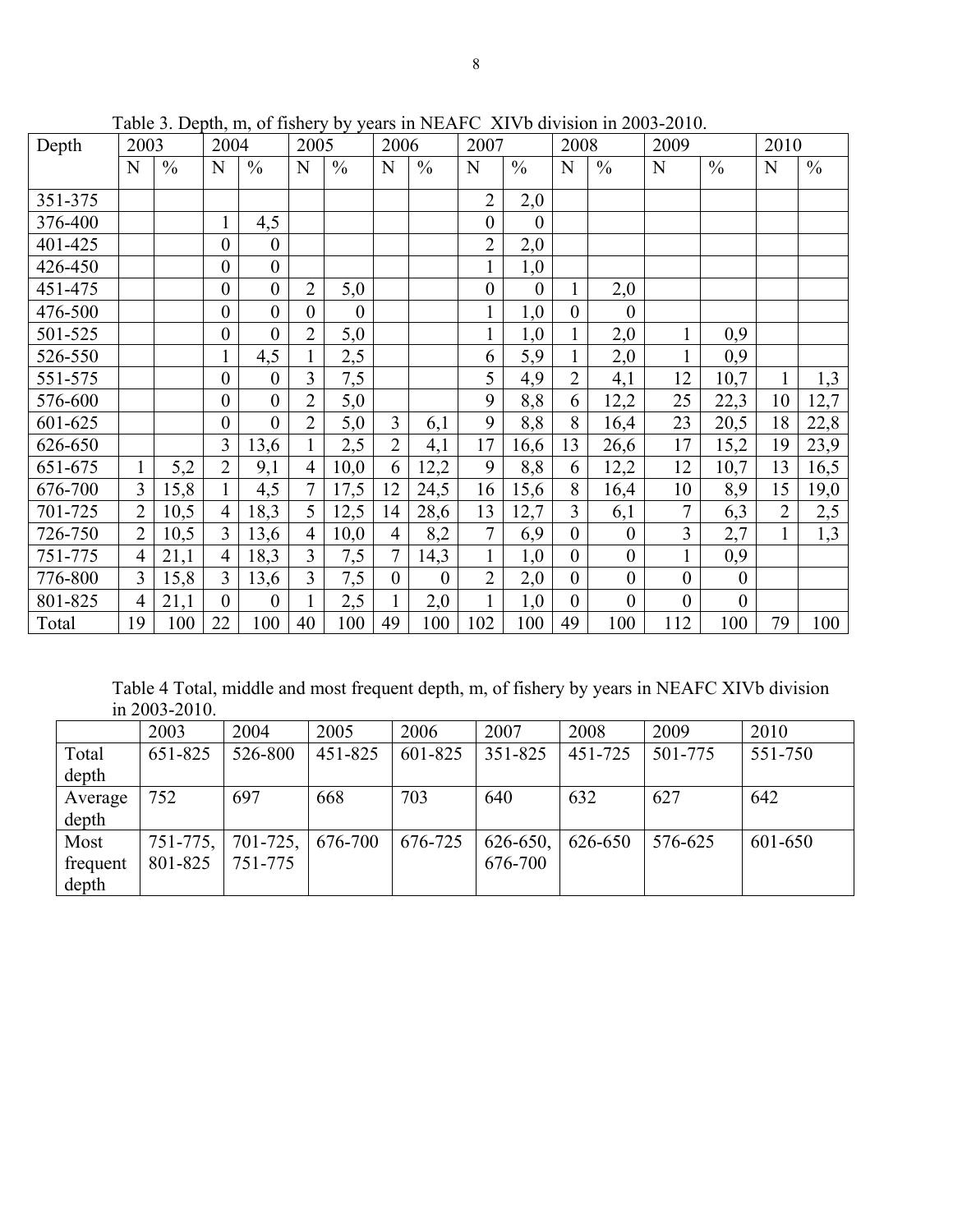| Depth   | July           |                  | August         |               | September      |                | Total          |               |  |
|---------|----------------|------------------|----------------|---------------|----------------|----------------|----------------|---------------|--|
|         | N              | $\frac{0}{0}$    | N              | $\frac{0}{0}$ | N              | $\frac{0}{0}$  | N              | $\frac{0}{0}$ |  |
| 226-250 | 5              | 9,8              | $\overline{2}$ | 3,0           | 0              | $\overline{0}$ | $\mathbf{r}$   | 5,6           |  |
| 251-275 | 22             | 43,1             |                | 1,5           |                | 16,7           | 24             | 19,4          |  |
| 276-300 | 10             | 19,6             | 10             | 15,0          | 4              | 66,6           | 24             | 19,4          |  |
| 301-325 | 3              | 5,9              | 7              | 10,4          |                | 16,7           | 11             | 8,9           |  |
| 326-350 | 10             | 19,6             | 19             | 28,3          | $\overline{0}$ | $\theta$       | 29             | 23,3          |  |
| 351-375 |                | 2,0              | 13             | 19,4          | $\overline{0}$ | $\theta$       | 14             | 11,3          |  |
| 376-400 | $\overline{0}$ | $\boldsymbol{0}$ | 9              | 13,4          | $\overline{0}$ | $\theta$       | 9              | 7,3           |  |
| 401-425 | $\overline{0}$ | $\overline{0}$   | 4              | 6,0           | $\overline{0}$ | $\overline{0}$ | 4              | 3,2           |  |
| 426-450 | $\overline{0}$ | $\overline{0}$   | $\overline{2}$ | 3,0           | $\overline{0}$ | $\overline{0}$ | $\overline{2}$ | 1,6           |  |
| Total   | 51             | 100              | 67             | 100           | 6              | 100            | 124            | 100           |  |

Table 5. Depth, m, of fishery by months in NAFO 1F division in 2003-2010.

Table 6. Total, middle and most frequent depth, m, of fishery by months in NAFO 1F division in 2003-2010.

|                     | July    | August  | September | Total         |
|---------------------|---------|---------|-----------|---------------|
| Total depth         | 226-375 | 226-450 | 251-325   | 226-450       |
| Average depth       | 285     | 343     | 288       | 316           |
| Most frequent depth | 251-275 | 326-350 | 276-300   | $251 - 300$ , |
|                     |         |         |           | 326-350       |

Table 7. Depth, m, of fishery by months in NAFO 2J division in 2003-2010.

| Depth   | July           |               | August |      | September |      | Total |                |  |
|---------|----------------|---------------|--------|------|-----------|------|-------|----------------|--|
|         | N              | $\frac{0}{0}$ |        | $\%$ |           | $\%$ |       | $\%$           |  |
| 226-250 |                | 8,3           |        |      |           |      |       | $\mathcal{L},$ |  |
| 251-275 |                | 8,3           |        | 10,5 |           |      |       | $\delta$ ,.    |  |
| 276-300 | ⇁              | 58,3          |        | 31,6 |           | 83,3 | 18    | 48,7           |  |
| 301-325 | $\overline{2}$ | 16,8          |        | 57,9 |           | 16,7 | 14    | 37,8           |  |
| 326-350 |                | 8,3           |        |      |           |      |       | 2,7            |  |
| Total   | ◠<br>∠         | 100           | 19     | 100  |           | 100  | 37    | 100            |  |

Table 8 Total, middle and most frequent depth, m, of fishery by months in NAFO 2J division in 2003-2010.

|                     | July    | August  | September | Total   |
|---------------------|---------|---------|-----------|---------|
| Total depth         | 226-350 | 251-325 | 276-325   | 226-350 |
| Average depth       | 290     | 300     | 284       | 295     |
| Most frequent depth | 276-300 | 301-325 | 276-300   | 276-325 |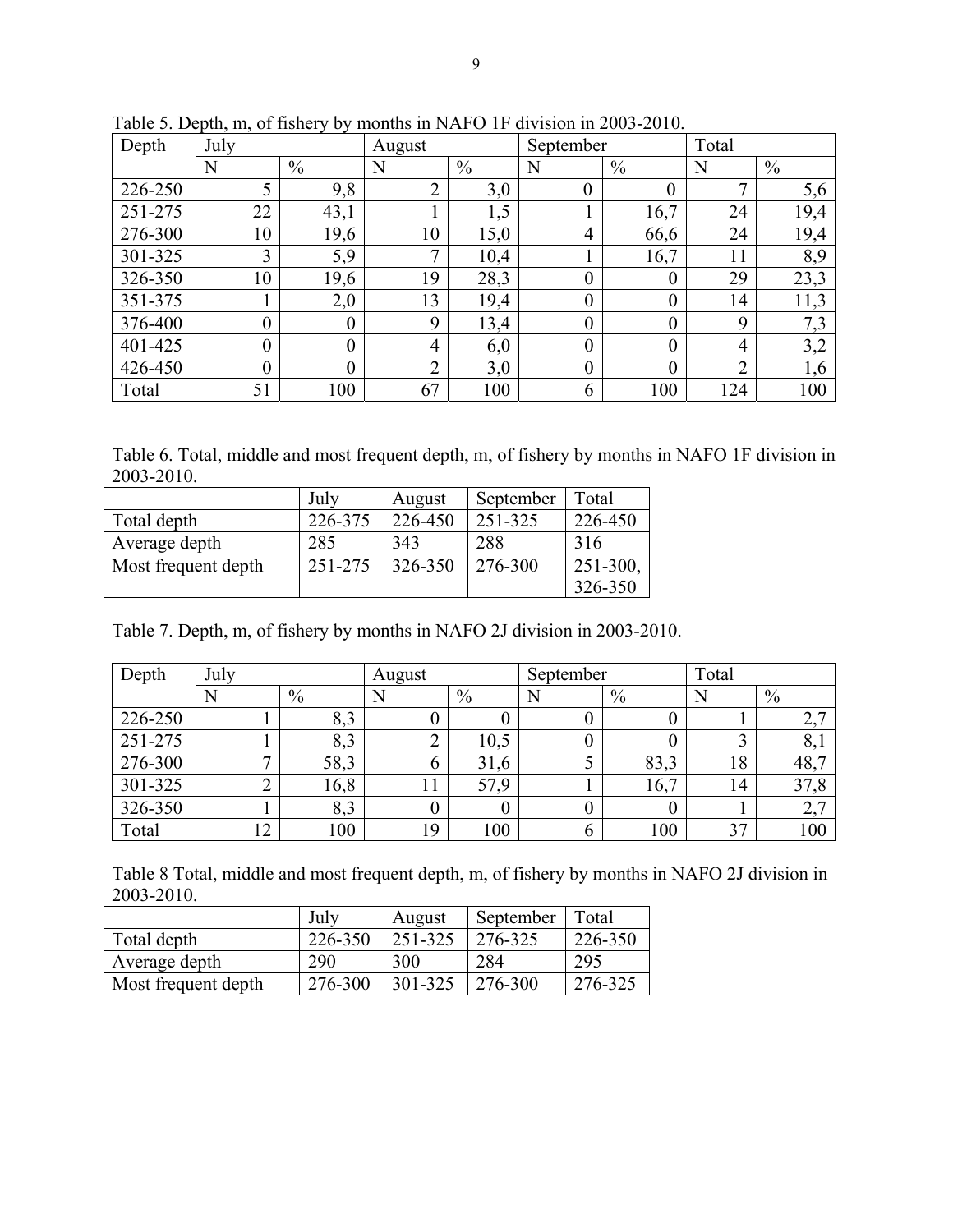| Depth   | 2003 |               | 2004           |                  | 2005             |               | 2006           |               | 2007           |                  | 2008           |              | 2009 |               | 2010           |      |
|---------|------|---------------|----------------|------------------|------------------|---------------|----------------|---------------|----------------|------------------|----------------|--------------|------|---------------|----------------|------|
|         | N    | $\frac{0}{0}$ | N              | $\frac{0}{0}$    | N                | $\frac{0}{0}$ | N              | $\frac{0}{0}$ | N              | $\%$             | N              | $\%$         | N    | $\frac{0}{0}$ | N              | $\%$ |
| 226-250 |      |               |                |                  | 3                | 20,0          | $\overline{3}$ | 10,3          |                |                  |                |              |      |               |                |      |
| 251-275 |      |               | 3              | 42,9             | 7                | 46,7          | 8              | 27,7          | 5              | 31,2             |                |              |      |               |                |      |
| 276-300 |      | 62,5          | 3              | 42,9             | $\boldsymbol{0}$ | $\theta$      | 3              | 10,3          | $\mathbf{r}$   | 43,8             |                |              |      |               |                |      |
| 301-325 | 3    | 37,5          | $\overline{0}$ | $\theta$         | 2                | 13,3          | 3              | 10,3          | $\overline{2}$ | 12,5             | 1              | 3,8          |      |               |                |      |
| 326-350 |      |               |                | 14,2             | 3                | 20,0          | 6              | 20,7          | C              | 12,5             | 16             | 61,5         |      |               | 3              | 15,0 |
| 351-375 |      |               |                | 0                | $\boldsymbol{0}$ | $\theta$      | 6              | 20,7          | $\overline{0}$ | $\boldsymbol{0}$ | 9              | 34,6         | 3    | 100           | $\overline{2}$ | 10,0 |
| 375-400 |      |               |                | $\overline{0}$   | 0                | $\theta$      | $\theta$       | $\theta$      | $\theta$       | $\boldsymbol{0}$ | $\overline{0}$ | $\theta$     |      |               | 9              | 45,0 |
| 401-425 |      |               |                | $\mathbf{0}$     | 0                | 0             | $\theta$       | $\theta$      | $\theta$       | $\boldsymbol{0}$ | $\overline{0}$ | $\theta$     |      |               | 4              | 20,0 |
| 425-450 |      |               |                | $\boldsymbol{0}$ |                  |               | $\theta$       | $\theta$      | $\overline{0}$ | $\boldsymbol{0}$ | $\overline{0}$ | $\mathbf{0}$ |      |               | $\overline{2}$ | 10,0 |
| Total   | 8    | 100           |                | 100              | 15               | 100           | 29             | 100           | 16             | 00 <sub>1</sub>  | 26             | 100          | 3    | 100           | 20             | 100  |

Table 9. Depth, m, of fishery by years in NAFO 1F division in 2003-2010.

Table 10 Total, middle and most frequent depth, m, of fishery by years in NAFO 1F division in 2003-2010.

|          | 2003    | 2004    | 2005    | 2006    | 2007    | 2008    | 2009    | 2010    |
|----------|---------|---------|---------|---------|---------|---------|---------|---------|
| Total    | 276-325 | 251-350 | 226-350 | 226-375 | 251-350 | 301-375 | 351-375 | 326-450 |
| depth    |         |         |         |         |         |         |         |         |
| Average  | 297     | 292     | 271     | 304     | 290     | 346     | 363     | 388     |
| depth    |         |         |         |         |         |         |         |         |
| Most     | 276-300 | 251-300 | 251-275 | 251-275 | 276-300 | 326-350 | 351-375 | 376-400 |
| frequent |         |         |         |         |         |         |         |         |
| depth    |         |         |         |         |         |         |         |         |

Table 11. Depth, m, of fishery by years in NAFO 2J division in 2003-2007.

| Depth   |                | 2003          |                | 2004          |                  | 2005          |   | 2006          |    |               |
|---------|----------------|---------------|----------------|---------------|------------------|---------------|---|---------------|----|---------------|
|         | Ñ              | $\frac{0}{0}$ | Ñ              | $\frac{0}{0}$ | N                | $\frac{0}{0}$ | N | $\frac{0}{0}$ | N  | $\frac{0}{0}$ |
| 226-250 |                |               |                |               |                  | 10,0          |   |               |    |               |
| 251-275 |                |               | $\overline{2}$ | 22,2          | $\boldsymbol{0}$ | 0             |   |               |    | 12,5          |
| 276-300 | 6              | 75,0          | 6              | 66,7          | 3                | 30,0          |   |               | 3  | 25,0          |
| 301-325 | $\overline{2}$ | 25,0          |                | 11,1          | 6                | 60,0          |   |               | 5  | 56,3          |
| 326-350 |                |               |                |               | $\boldsymbol{0}$ | 0             | - |               |    | 6,2           |
| Total   | 8              | 100           | 9              | 100           | 10               | 100           |   |               | 10 | 100           |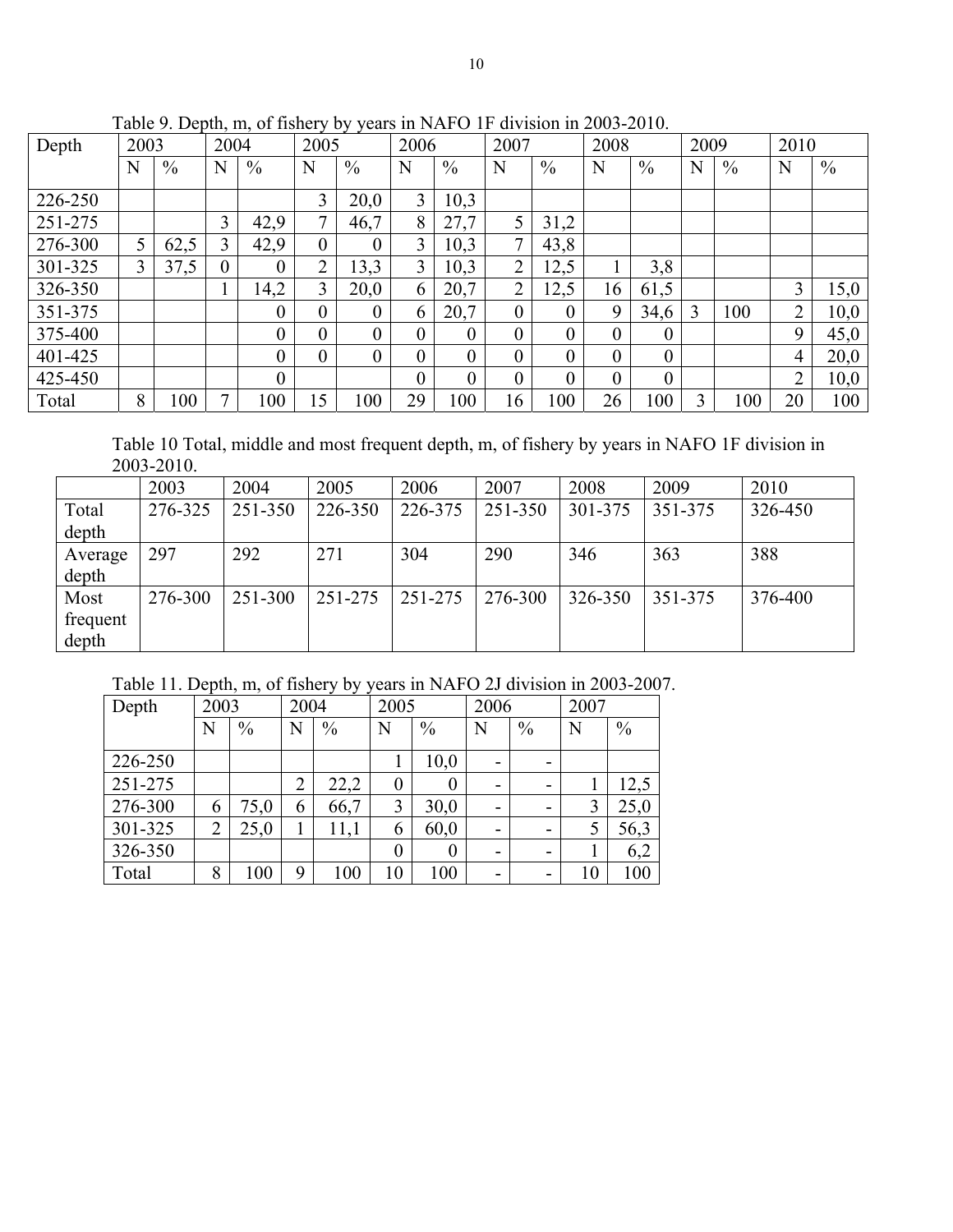|                           | 2003    | 2004    | 2005    | 2006 | 2007    |
|---------------------------|---------|---------|---------|------|---------|
| Total<br>depth            | 276-325 | 251-325 | 226-325 |      | 251-350 |
| Average<br>depth          | 294     | 285     | 298     |      | 303     |
| Most<br>frequent<br>depth | 276-300 | 276-300 | 301-325 |      | 301-325 |

Table 12 Total, middle and most frequent depth, m, of fishery by years in NAFO 2J division in 2003-2007

Table 13. Depth, m, of fishery by years in NEAFC IIa division in 2006-2010.

| Depth   | 2006 |                | 2007 | ັ້   | 2008   |      | 2009 |      | 2010           |      | Total |      |
|---------|------|----------------|------|------|--------|------|------|------|----------------|------|-------|------|
|         | N    | $\%$           | N    | $\%$ | N      | $\%$ | Ñ    | $\%$ | N              | $\%$ | N     | $\%$ |
| 326-350 |      | 16,7           |      |      |        | 4,2  |      |      |                |      |       | 3,0  |
| 351-375 |      | 66,6           |      | 5,9  |        | 4,2  |      |      | 6              | 33,3 | 12    | 18,2 |
| 376-400 |      | 16,7           | 6    | 35,3 | 11     | 45,8 |      | 100  | 10             | 55,6 | 29    | 44,0 |
| 401-425 |      | $\overline{0}$ | 3    | 17,6 | 9      | 37,5 |      |      | $\overline{2}$ | 11,  | 14    | 21,2 |
| 425-450 | 0    | $\overline{0}$ | ⇁    | 41,2 | C<br>∠ | 8,3  |      |      |                | 0    | 9     | 13,6 |
| Total   | O    | 100            | 17   | 100  | 24     | 100  |      | 100  | 18             | 100  | 66    | 100  |

Table 14. Total, middle and most frequent depth, m, of fishery by years in NEAFC IIa division in 2006-2010.

|          | 2006    | 2007     | 2008    | 2009    | 2010    |
|----------|---------|----------|---------|---------|---------|
| Total    | 326-400 | 351-450  | 326-450 | 376-400 | 351-425 |
| depth    |         |          |         |         |         |
| Average  | 363     | 412      | 399     | 388     | 382     |
| depth    |         |          |         |         |         |
| Most     | 351-375 | 375-400, | 376-400 | 376-400 | 376-400 |
| frequent |         | 425-450  |         |         |         |
| depth    |         |          |         |         |         |

Table 15. Change of average CPUE by months in NEAFC/NAFO divisions in 2003-2010.

| Division    |       | Average |      |      |      |        |           |      |
|-------------|-------|---------|------|------|------|--------|-----------|------|
|             | March | April   | May  | June | July | August | September |      |
| <b>XIVb</b> | 0,12  | 0,62    | 0,95 | 0,95 | 00,1 | 1,27   | 1,40      | 0,93 |
| 1F          |       |         |      |      | 0,94 | 0,88   | 0,33      | 0,88 |
| 2J          |       |         |      |      | 0,96 | 0,95   | 1,35      | 1,02 |
| 2H          |       |         |      |      | 0,42 |        |           | 0,42 |
| IIa         |       |         |      |      |      |        | 0,87      | 0,87 |
| Total       | 0,12  | 0,62    | 0,95 | 0,95 | 0,97 | , 01   | 0,93      | 0,93 |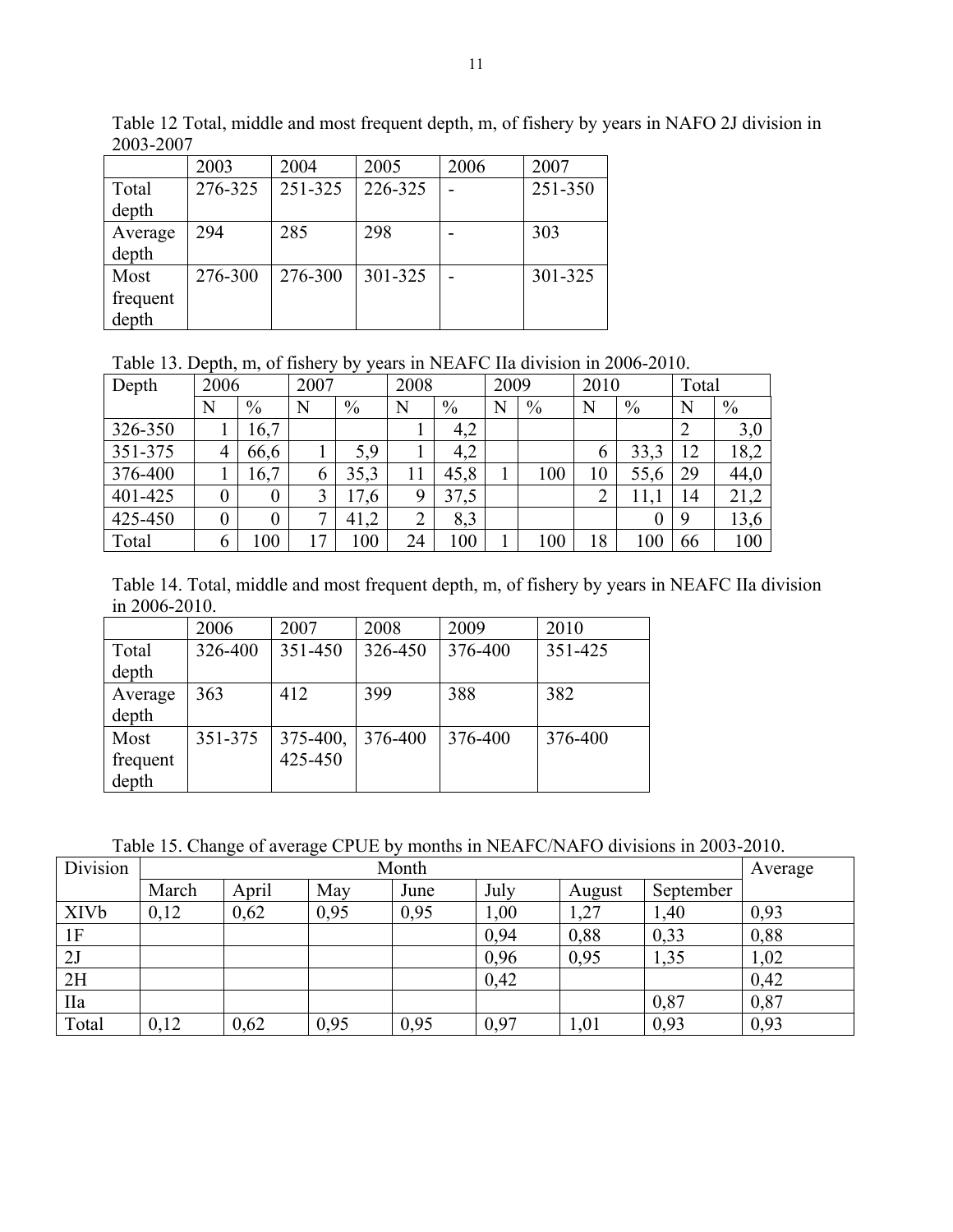| Division    |      | Year |      |      |      |      |      |      |  |  |  |  |
|-------------|------|------|------|------|------|------|------|------|--|--|--|--|
|             | 2003 | 2004 | 2005 | 2006 | 2007 | 2008 | 2009 | 2010 |  |  |  |  |
| <b>XIVb</b> | 0,81 | 0,72 | 0,67 | 0,68 | 0,74 | 0,87 | 0,98 | 1,57 |  |  |  |  |
| 1F          | 1,50 | ,58  | 0,97 | 0,74 | 0,72 | 0,69 | 0,40 | 1,03 |  |  |  |  |
| 2J          | 1,64 | 0,84 | 0,87 |      | 0,83 |      |      |      |  |  |  |  |
| 2H          |      |      |      |      | 0,42 |      |      |      |  |  |  |  |
| <b>IIa</b>  |      |      |      | 0,68 | 1,16 | 0,87 | 0,22 | 0,71 |  |  |  |  |
| Total       | .15  | 0.93 | 0,77 | 0,70 | 0,79 | 0,82 | 0,96 | 1,34 |  |  |  |  |

Table 16. Change of average CPUE by years in NEAFC/NAFO divisions in 2003-2010.

Table 17 Vertical distribution of average CPUE in NEAFC/NAFO divisions in 2003-2010.

| Depth   |             | Division |      |      |            |
|---------|-------------|----------|------|------|------------|
|         | <b>XIVb</b> | 1F       | 2J   | 2H   | <b>IIa</b> |
| 201-300 |             | 0,95     | 1,15 | 0,42 |            |
| 301-400 | 0,82        | 0,78     | 0,82 |      | 0,96       |
| 401-500 | 1,28        | 1,20     |      |      | 0,75       |
| 501-600 | 1,02        |          |      |      |            |
| 601-700 | 0,95        |          |      |      |            |
| 701-800 | 0,80        |          |      |      |            |
| 801-900 | 0,82        |          |      |      |            |
| Total   | 0,93        | 0,88     | 1,02 | 0,42 | 0,87       |

Table 18 Vertical distribution of average length of redfish female in NEAFC/NAFO divisions in 2003-2010.

| Depth   | Division    |      |      |      |      |            |  |  |  |
|---------|-------------|------|------|------|------|------------|--|--|--|
|         | <b>XIVb</b> | XII  | 1F   | 2J   | 2H   | <b>IIa</b> |  |  |  |
| 201-300 |             |      | 36,0 | 35,7 | 34,7 |            |  |  |  |
| 301-400 | 34,5        |      | 35,0 | 35,5 |      | 36,9       |  |  |  |
| 401-500 | 37,3        |      | 35,1 |      |      | 36,5       |  |  |  |
| 501-600 | 37,9        |      |      |      |      |            |  |  |  |
| 601-700 | 38,5        | 35,5 |      |      |      |            |  |  |  |
| 701-800 | 40,1        | 37,4 |      |      |      |            |  |  |  |
| 801-900 | 41,7        |      |      |      |      |            |  |  |  |
| Total   | 38.7        | 37,1 | 35,5 | 35,6 | 34,7 | 36,7       |  |  |  |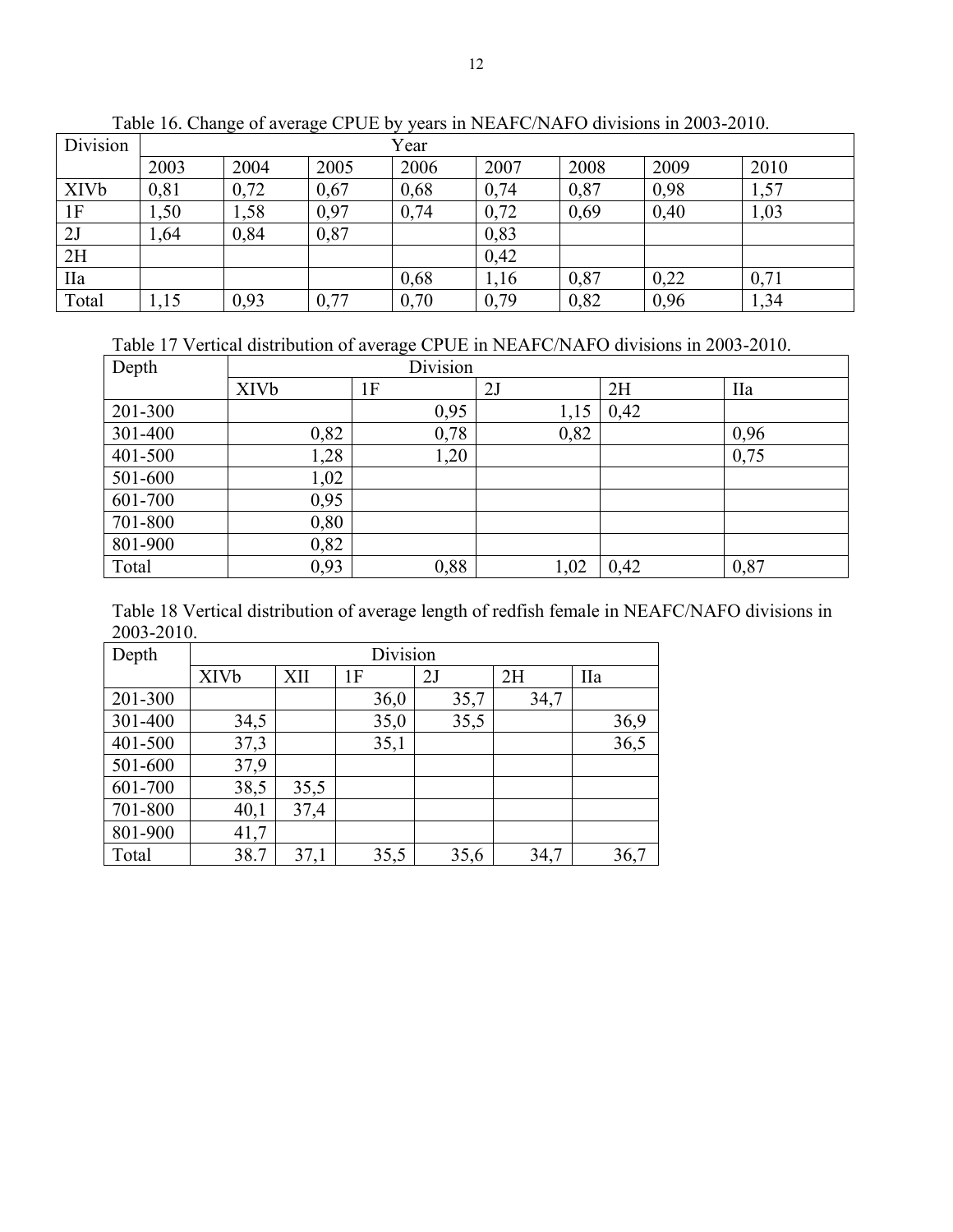| Depth   | Division    |      |      |      |      |            |  |  |  |
|---------|-------------|------|------|------|------|------------|--|--|--|
|         | <b>XIVb</b> | XII  | 1F   | 2J   | 2H   | <b>IIa</b> |  |  |  |
| 201-300 |             |      | 35,2 | 34,8 | 33,9 |            |  |  |  |
| 301-400 | 33.6        |      | 34,5 | 34,9 |      | 35,9       |  |  |  |
| 401-500 | 37.6        |      | 33,8 |      |      | 35,7       |  |  |  |
| 501-600 | 38,1        |      |      |      |      |            |  |  |  |
| 601-700 | 38,4        | 34,9 |      |      |      |            |  |  |  |
| 701-800 | 39,7        | 37,8 |      |      |      |            |  |  |  |
| 801-900 | 41,0        |      |      |      |      |            |  |  |  |
| Total   | 38,7        | 37,4 | 34,8 | 34,8 | 33,9 | 35,8       |  |  |  |

Table 19 Vertical distribution of average length of redfish male in NEAFC/NAFO divisions in 2003-2010.

Table 20 Vertical distribution of average weight of redfish female in NEAFC/NAFO divisions in 2003-2010.

| Depth   | Division    |     |    |     |    |     |     |            |     |
|---------|-------------|-----|----|-----|----|-----|-----|------------|-----|
|         | <b>XIVb</b> | XII | 1F |     | 2J |     | 2H  | <b>IIa</b> |     |
| 201-300 |             |     |    | 564 |    | 553 | 550 |            |     |
| 301-400 | 515         |     |    | 542 |    | 562 |     |            | 618 |
| 401-500 | 668         |     |    | 517 |    |     |     |            | 600 |
| 501-600 | 701         |     |    |     |    |     |     |            |     |
| 601-700 | 730         | 567 |    |     |    |     |     |            |     |
| 701-800 | 798         | 674 |    |     |    |     |     |            |     |
| 801-900 | 870         |     |    |     |    |     |     |            |     |
| Total   | 739         | 659 |    | 550 |    | 556 | 550 |            | 610 |

| Table 21 Vertical distribution of average weight of redfish male in NEAFC/NAFO divisions in |
|---------------------------------------------------------------------------------------------|
| 2003-2010.                                                                                  |

| Depth   | Division    |     |     |     |     |            |  |  |  |  |
|---------|-------------|-----|-----|-----|-----|------------|--|--|--|--|
|         | <b>XIVb</b> | XII | 1F  | 2J  | 2H  | <b>IIa</b> |  |  |  |  |
| 201-300 |             |     | 522 | 505 | 518 |            |  |  |  |  |
| 301-400 | 477         |     | 510 | 527 |     | 561        |  |  |  |  |
| 401-500 | 689         |     | 453 |     |     | 548        |  |  |  |  |
| 501-600 | 708         |     |     |     |     |            |  |  |  |  |
| 601-700 | 730         | 551 |     |     |     |            |  |  |  |  |
| 701-800 | 772         | 706 |     |     |     |            |  |  |  |  |
| 801-900 | 828         |     |     |     |     |            |  |  |  |  |
| Total   | 734         | 685 | 513 | 514 | 518 | 555        |  |  |  |  |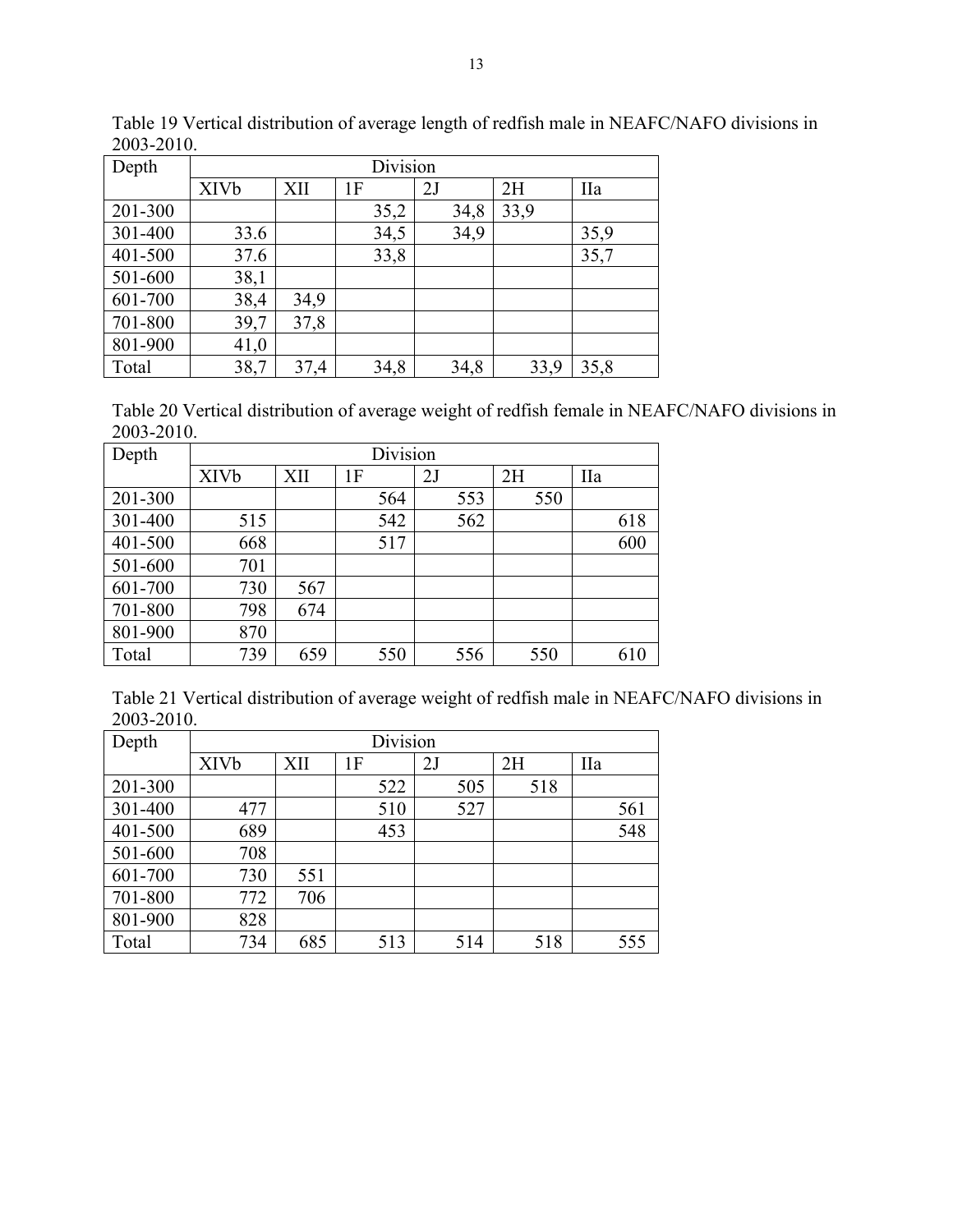



Fig.1 Total distribution of average depths of fishing in XIVb division ICES (2003-2010).

Fig.2 Seasonal distribution of average depths of fishing in XIVb division ICES (2003-2010).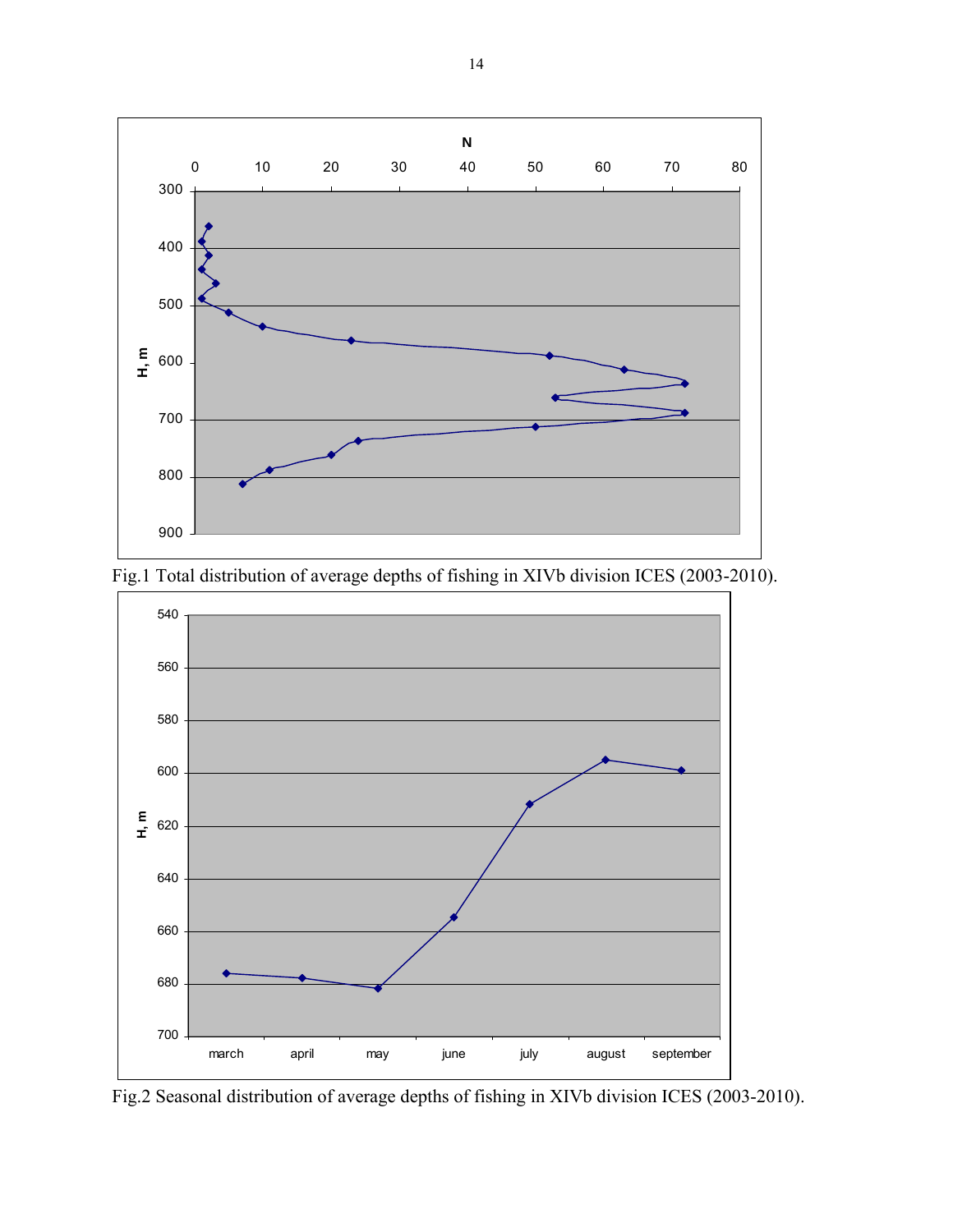

Fig.3 Interannual distribution of average depths of fishing in XIVb division ICES (2003-2010).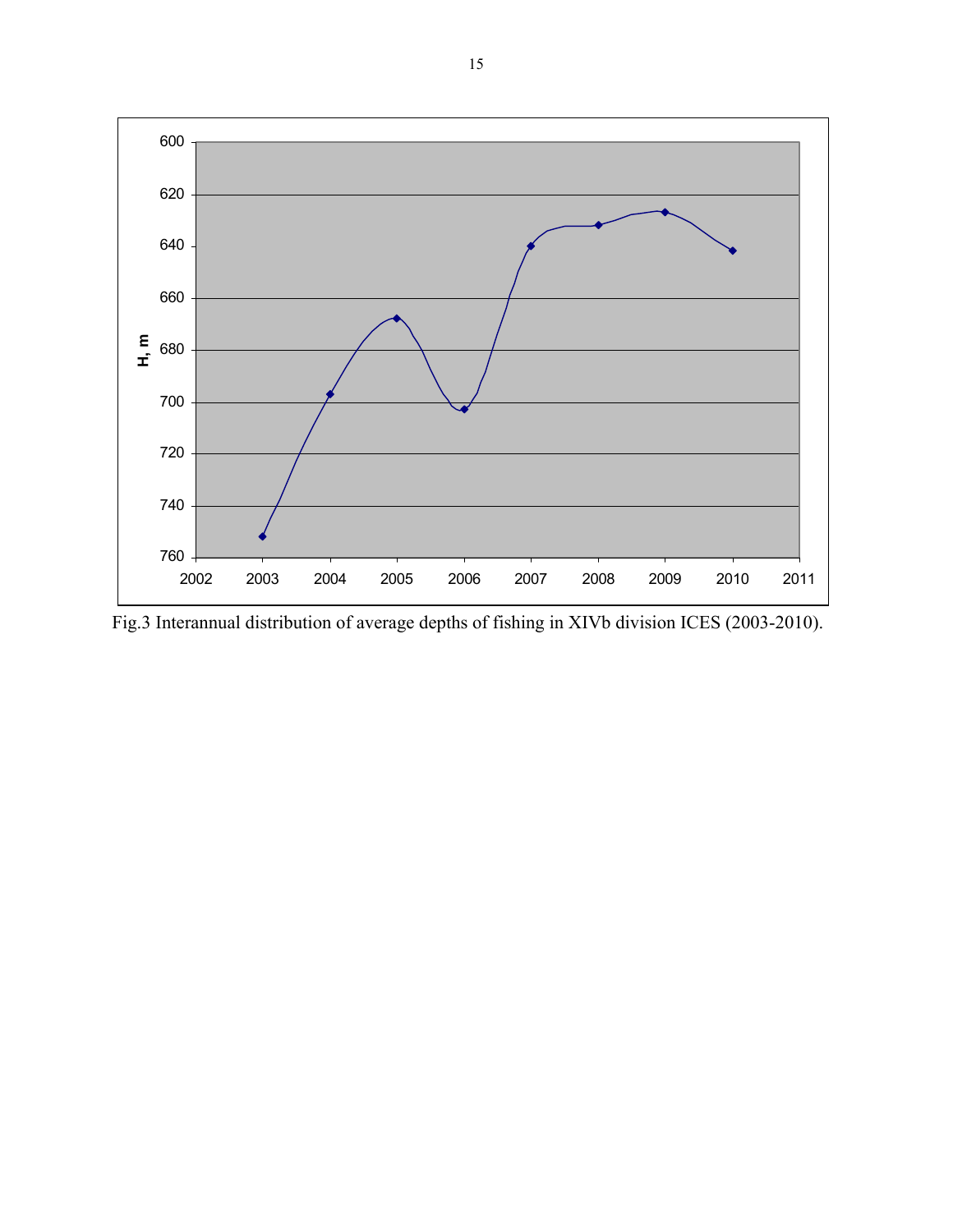

Fig.4 Interannual distribution of average depth of fishing in 1F and 2J division NAFO and IIa ICES (2003-2010).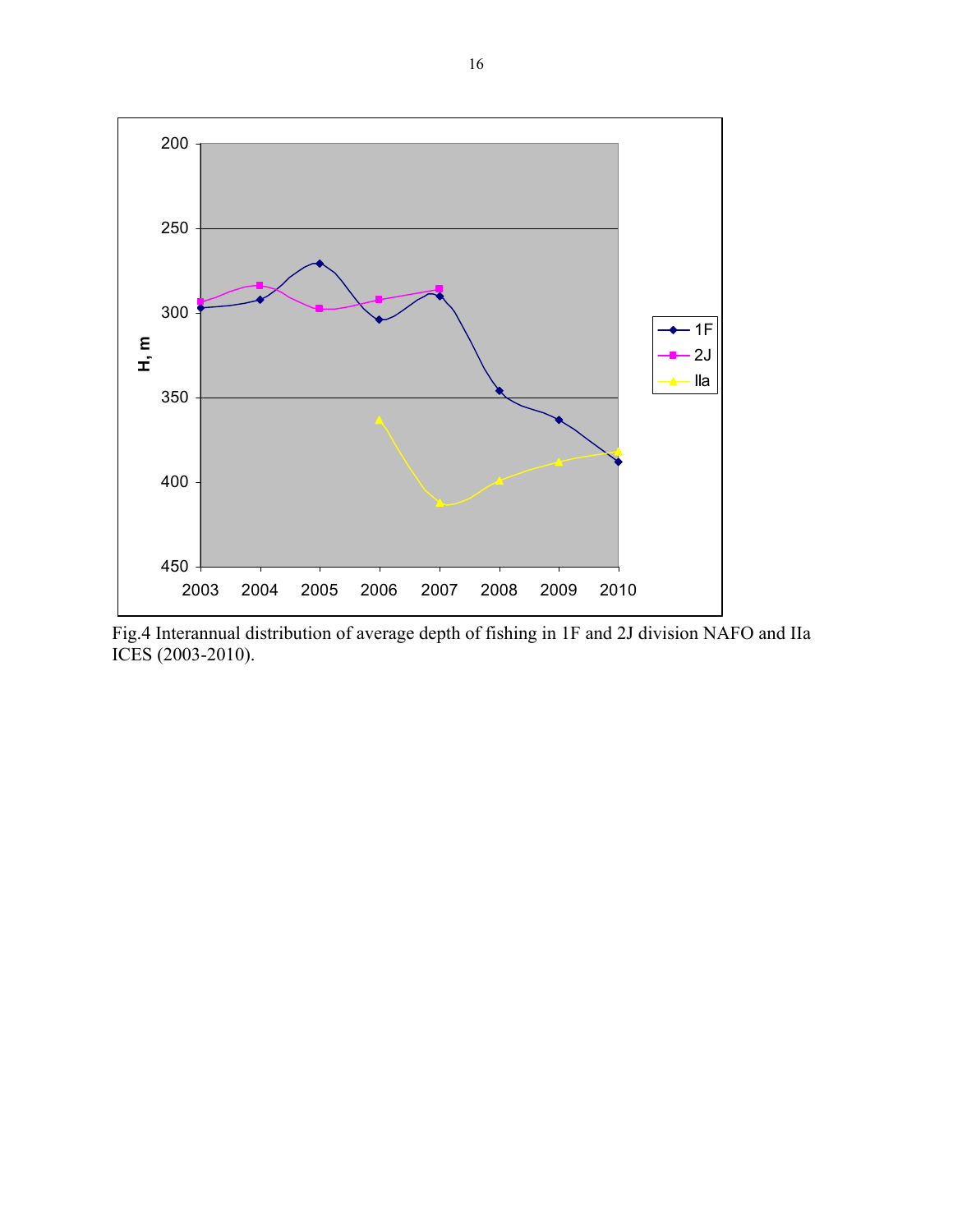

 Fig.5 Seasonal changeability of CPUE (t/h) in XIVb division ICES and 1F and 2J division NAFO (2003-2010).



Fig.6 Seasonal changeability of CPUE (t/h) for all divisions of fishery (2003-2010).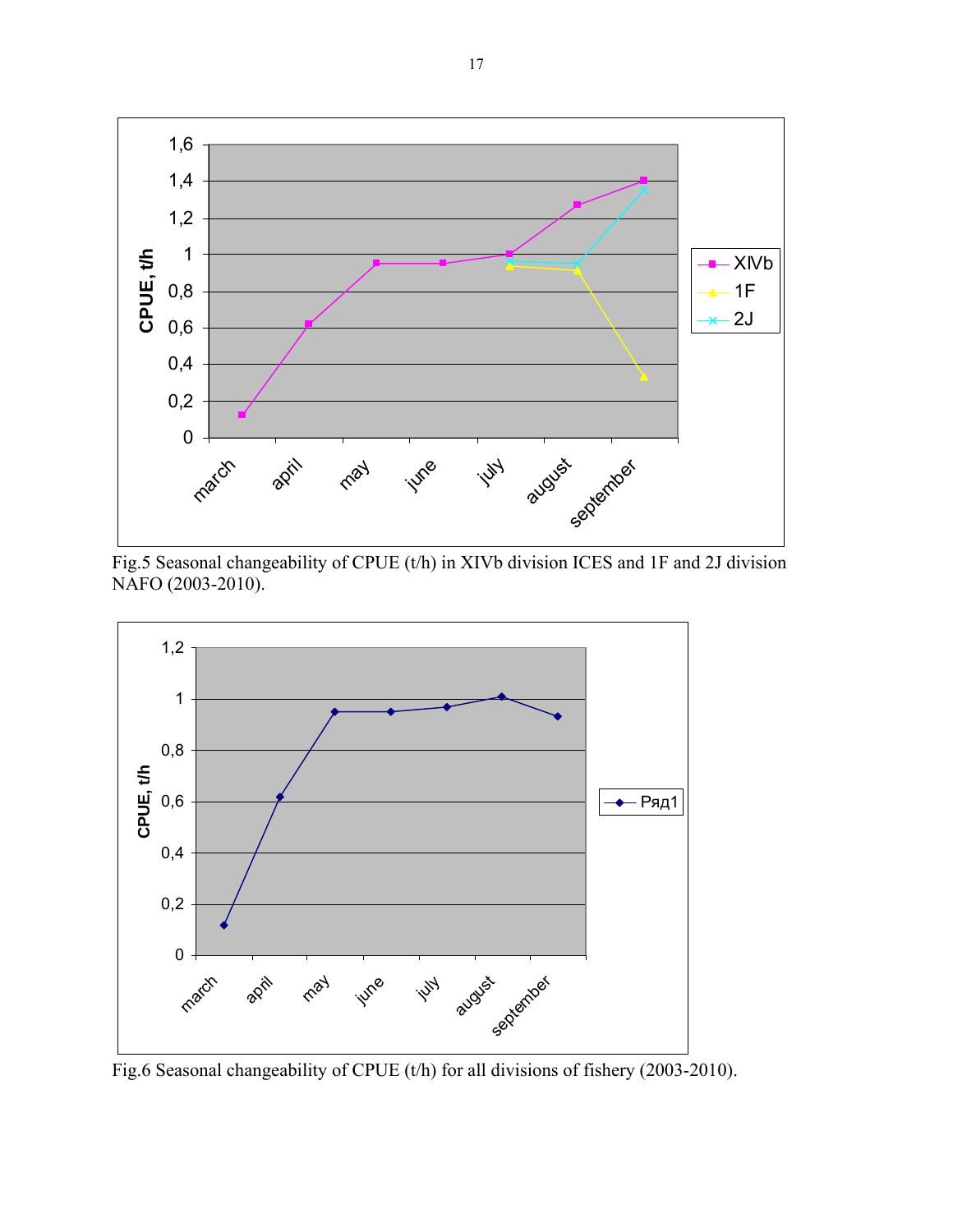

Fig.7 Interannual changeability of CPUE (t/h) in XIVb division ICES, 1F and 2J divisions NAFO and IIa division ICES (2003-2010).



Fig. 8. Total interannual changeability of CPUE (t/h) for all fishery divisions (2003-2010).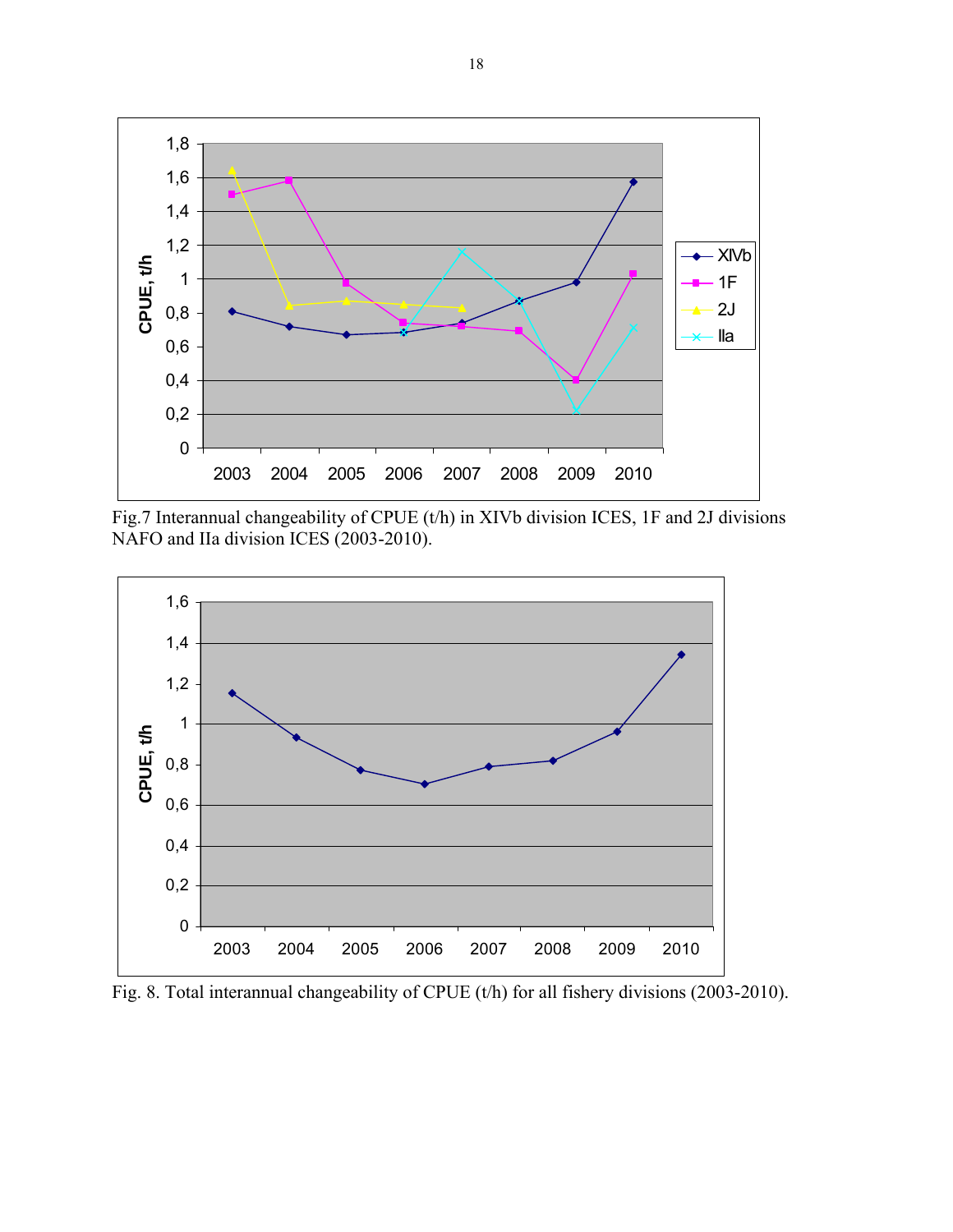

Fig.9. Vertical distribution of CPUE (t/h) in XIVb division ICES (2003-2010).



Fig.10 Vertical distribution of female/male length in XIVb division ICES (2003-2010).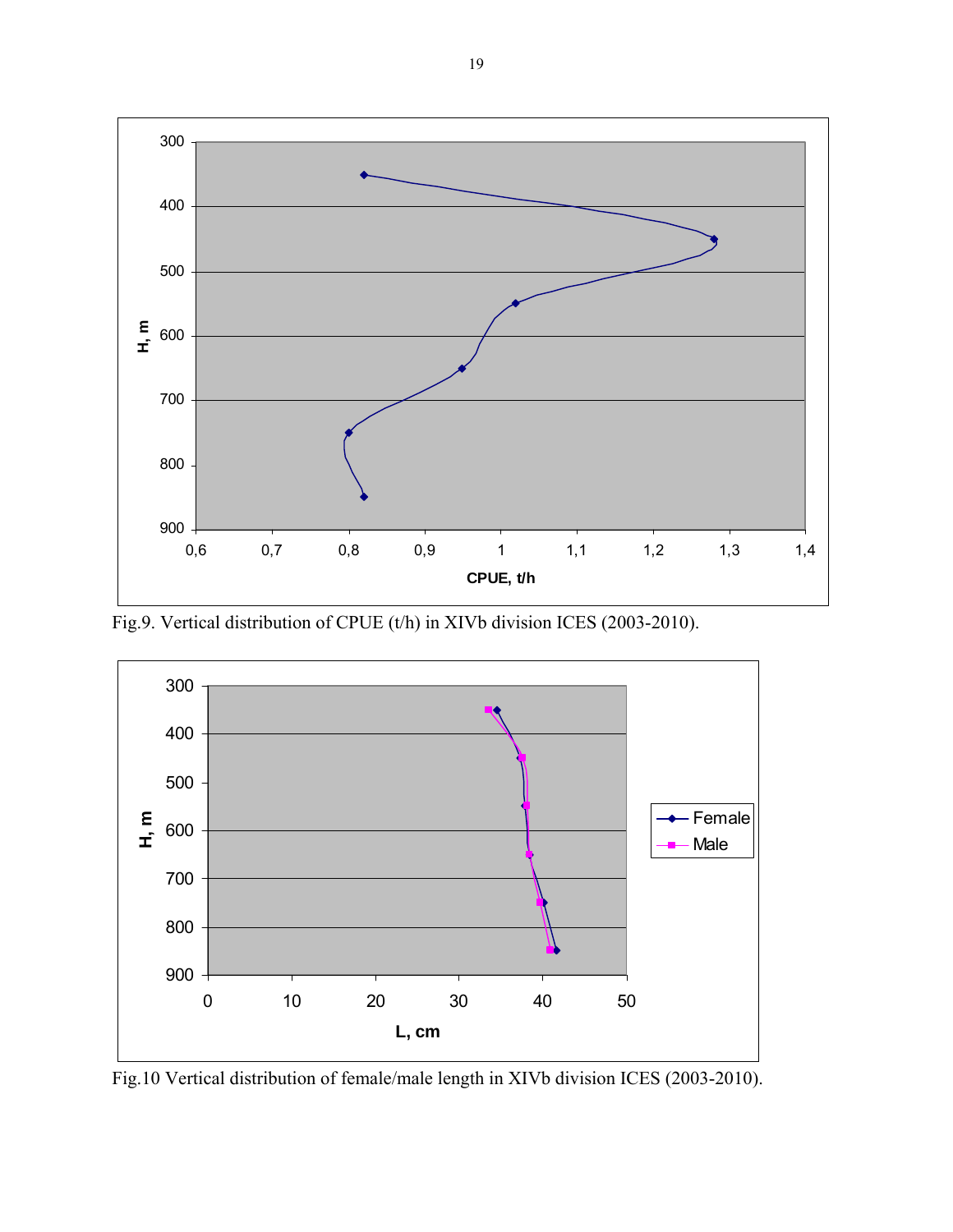

Fig.11 Vertical distribution of female/male weight in XIVb division ICES (2003-2010).



Fig.12 Vertical distribution of female/male length in 1F division NAFO (2003-2010).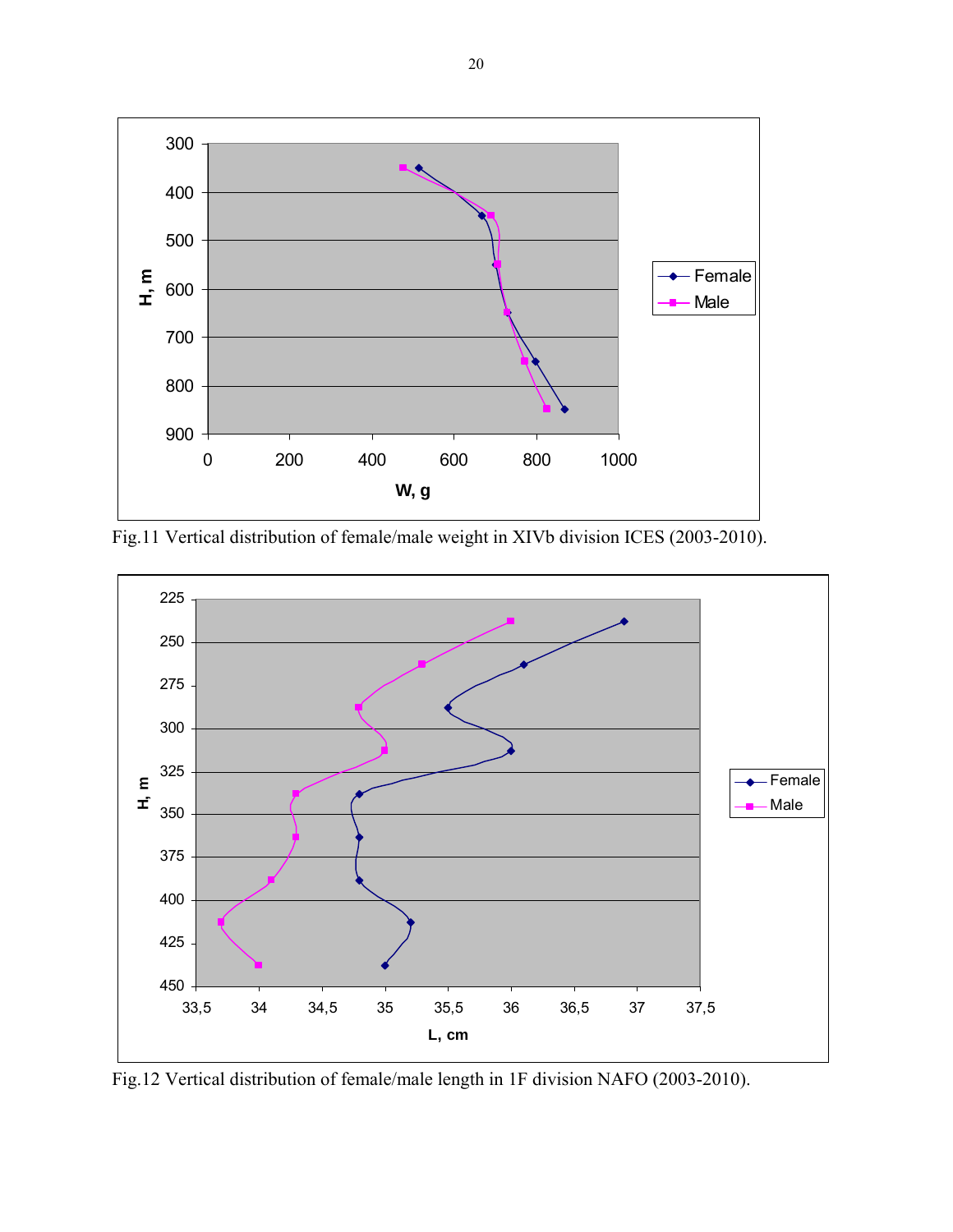

Fig.13 Vertical distribution of female/male weight in 1F division NAFO (2003-2010).



Fig.14 Vertical distribution of female/male length in 2J division NAFO (2003-2010).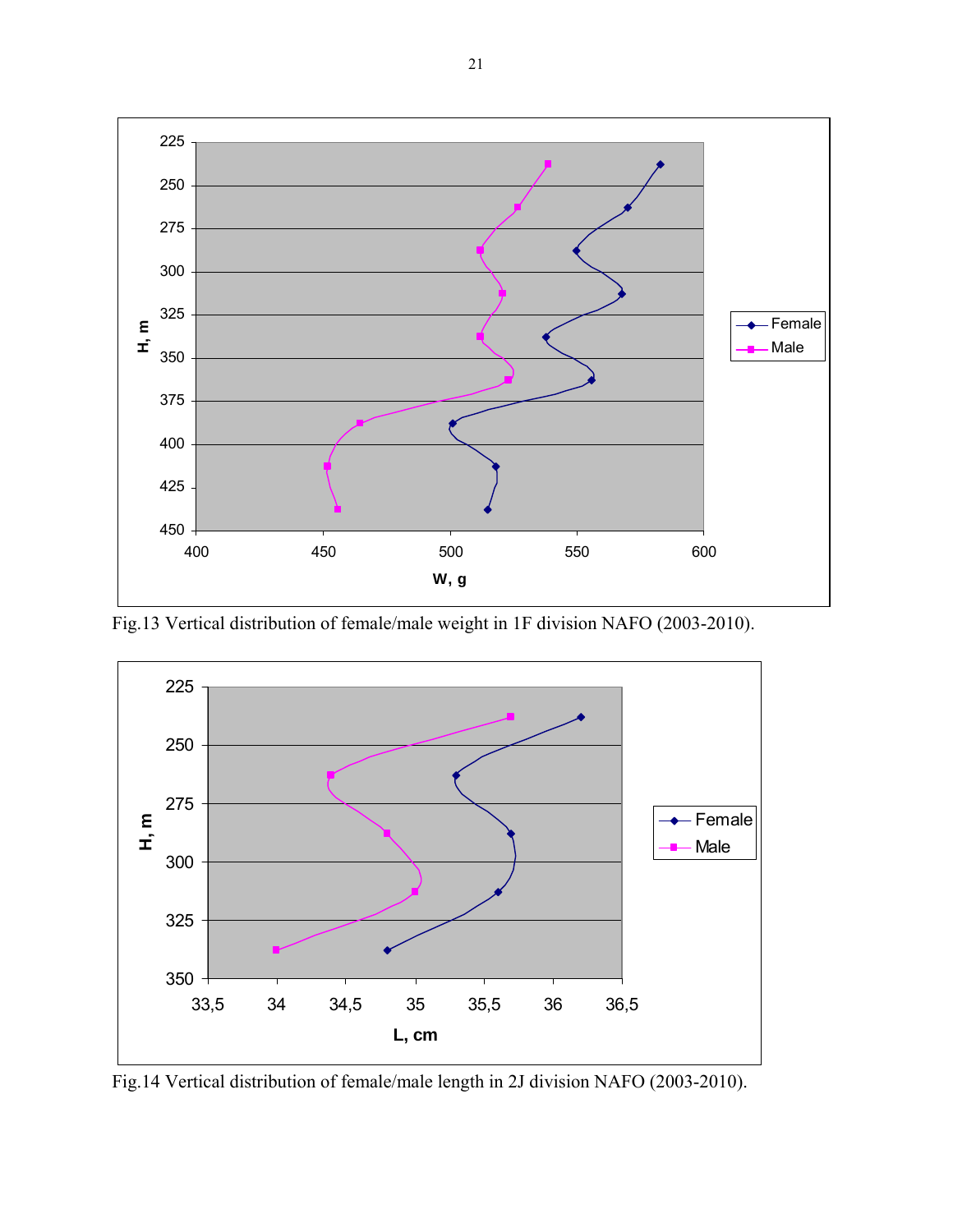

Fig.15 Vertical distribution of female/male weight in 2J division NAFO (2003-2010).



Fig.16 Vertical distribution of female/male length in IIa division NAFO (2003-2010).